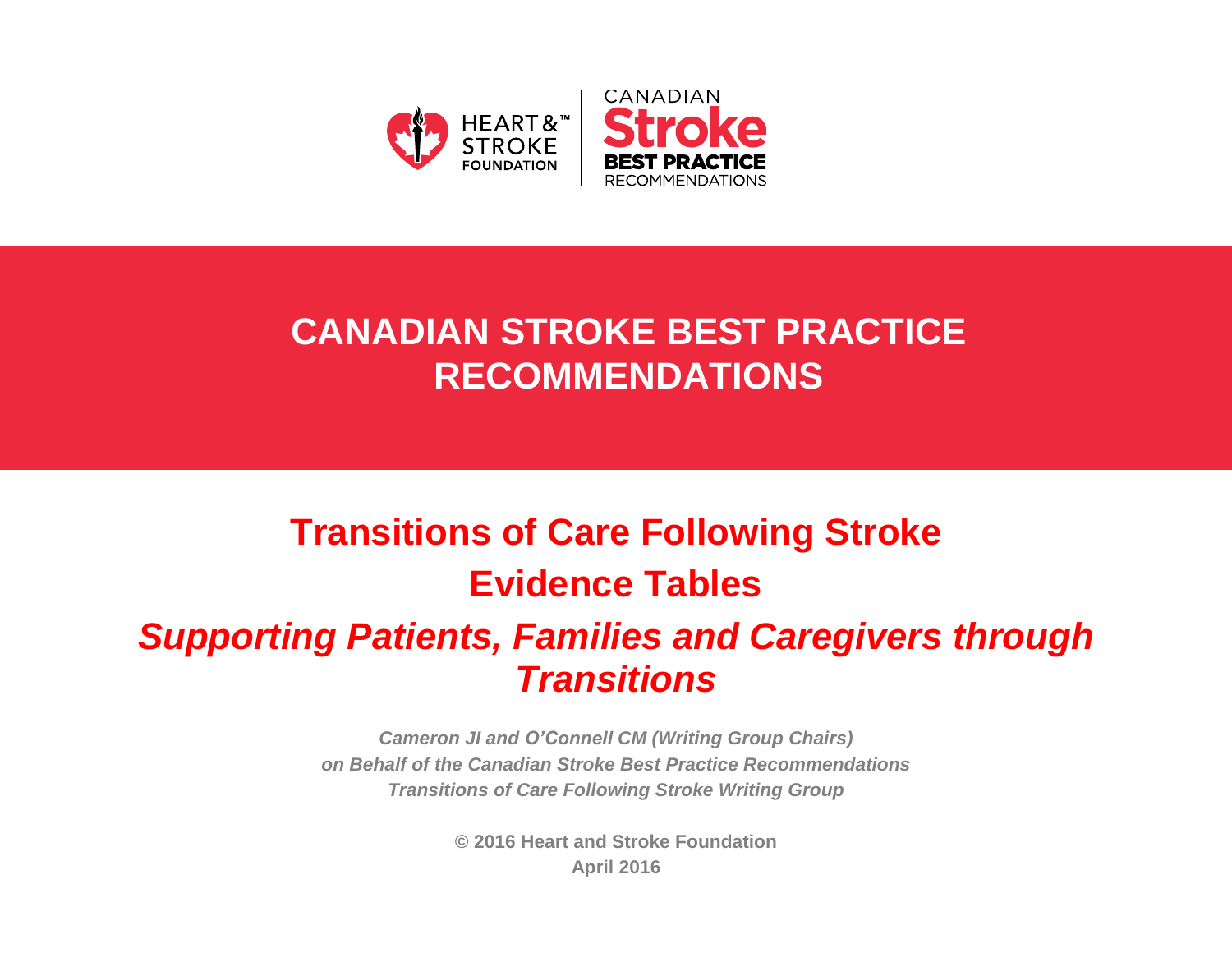#### **Table of Contents**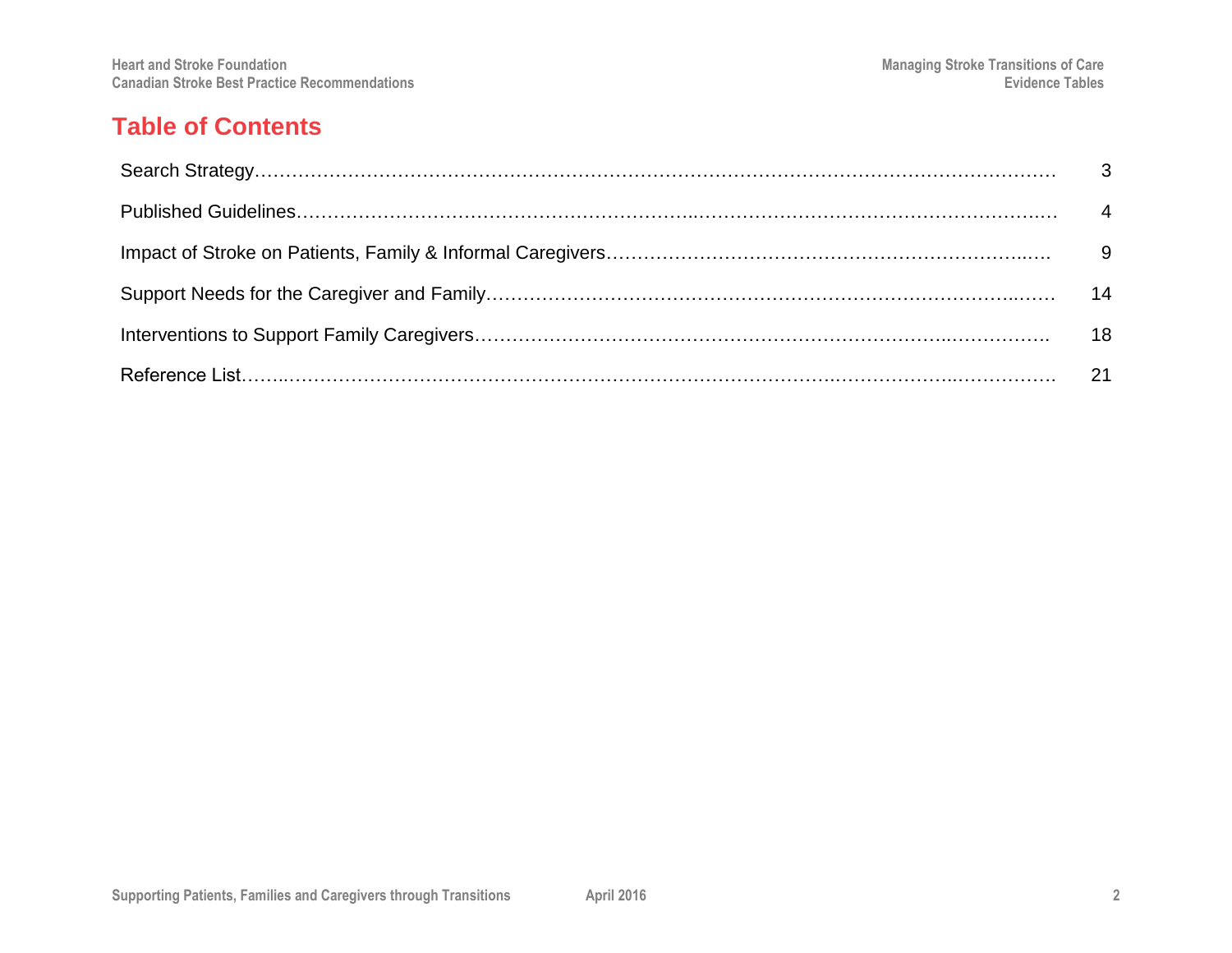### **Search Strategy**



Cochrane, Medline, and CINAHL, Clinicaltrials.gov, and National Guideline Clearing House were search using medical subject. Titles and abstract of each article were reviewed for relevance. Bibliographies were reviewed to find additional relevant articles. Articles were excluded if they were: non-English, commentaries, case-studies, narrative, book chapters, editorials, non-systematic review, or conference abstracts. Additional searches for relevant best practice guidelines were completed and included in a separate section of the review. A total of 23 articles and 6 guidelines were included and were separated into separate categories designed to answer specific questions.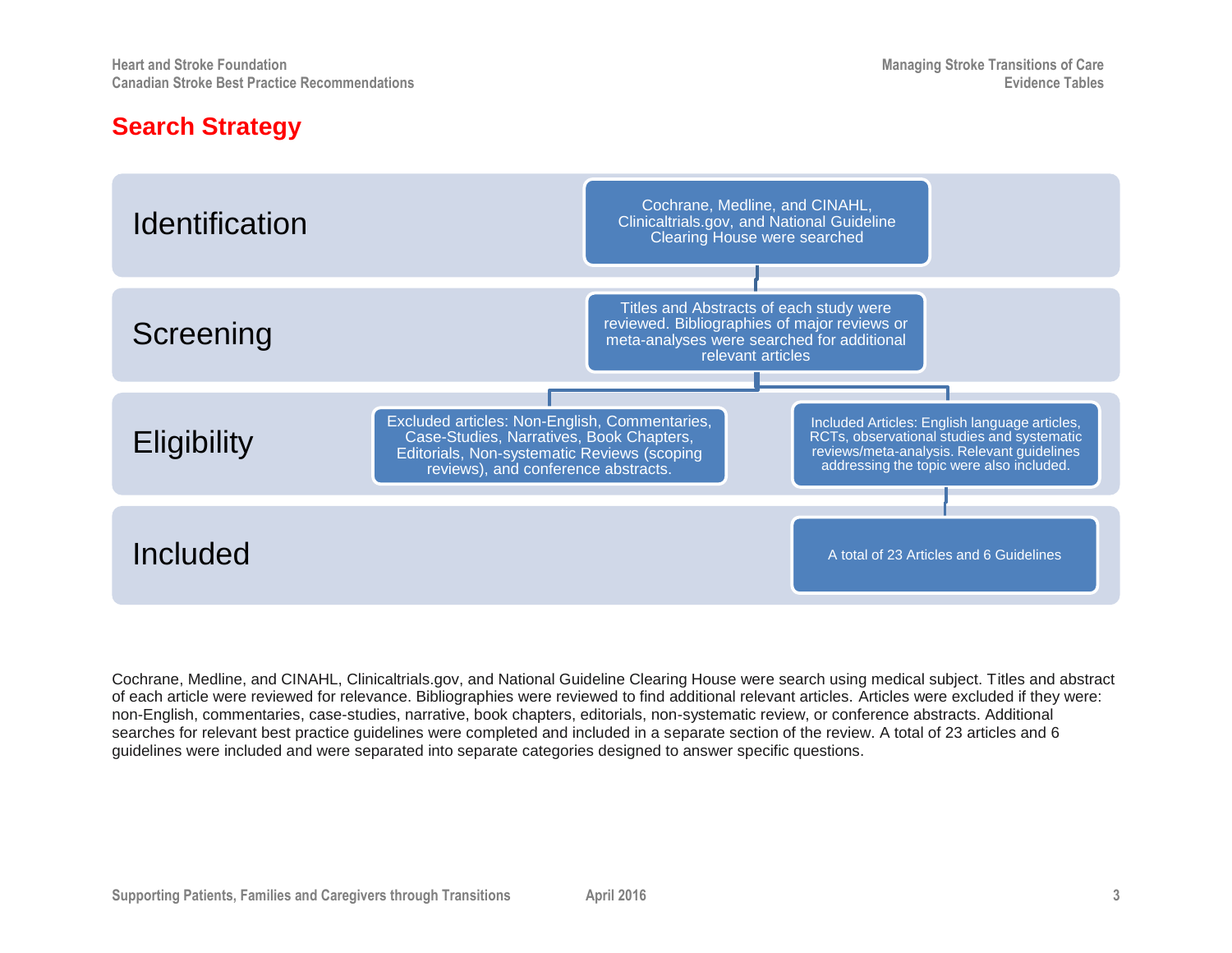## **Published Guidelines**

| <b>Guideline</b>                                    | <b>Recommendations</b>                                                                                                                                                                                                                                                                                                                                                                                                                                                                                                                                                                                                                                           |
|-----------------------------------------------------|------------------------------------------------------------------------------------------------------------------------------------------------------------------------------------------------------------------------------------------------------------------------------------------------------------------------------------------------------------------------------------------------------------------------------------------------------------------------------------------------------------------------------------------------------------------------------------------------------------------------------------------------------------------|
| Bakas T, Clark PC, Kelly-Hayes M, et al.            | Recommendations for caregiver vs dyad interventions:                                                                                                                                                                                                                                                                                                                                                                                                                                                                                                                                                                                                             |
| Evidence for stroke family caregiver and            | Stroke caregiver interventions are probably recommended in preference to dyadic interventions when stroke caregiver                                                                                                                                                                                                                                                                                                                                                                                                                                                                                                                                              |
| dyad interventions: a statement for                 | outcomes are most desired. Class IIa; Level of Evidence A                                                                                                                                                                                                                                                                                                                                                                                                                                                                                                                                                                                                        |
| healthcare professionals from the American          |                                                                                                                                                                                                                                                                                                                                                                                                                                                                                                                                                                                                                                                                  |
| <b>Heart Association and American Stroke</b>        | Stroke dyad interventions are probably recommended in preference to stroke:                                                                                                                                                                                                                                                                                                                                                                                                                                                                                                                                                                                      |
| Association. Stroke 2014;45:2836-52                 | Caregiver interventions when survivor outcomes are most desired. Class IIa; Level of Evidence A                                                                                                                                                                                                                                                                                                                                                                                                                                                                                                                                                                  |
|                                                     | Recommendations for types of interventions:                                                                                                                                                                                                                                                                                                                                                                                                                                                                                                                                                                                                                      |
|                                                     | Interventions that combine skill building (eg, problem solving, stress management, goal setting) with psycho-educational<br>strategies should be chosen over interventions that only use psycho-educational strategies. Class I; Level of Evidence A<br>Interventions that involve only psycho-education are not recommended and have the potential to jeopardize social<br>functioning in some survivors and caregivers. Class III; Level of Evidence B<br>Interventions that consist of support only or a combination of support and psycho-education are not well established and<br>do not have sufficiently strong evidence. Class IIb; Level of Evidence B |
|                                                     | Recommendations for tailoring vs one-size-fits-all interventions:<br>Interventions that are tailored or individualized on the basis of the needs of stroke caregivers should be chosen over<br>nontailored one-size-fits-all interventions. Class I; Level of Evidence A<br>Postdischarge assessments with tailored interventions based on changing needs should be performed to improve<br>caregiver outcomes. Class I; Level of Evidence C<br>Individual approaches are probably recommended over group interventions. Class IIa; Level of Evidence B                                                                                                          |
|                                                     | Recommendations for mode of delivery for interventions:<br>Interventions that are delivered face to face and/or by telephone are recommended. Class I; Level of Evidence A<br>Interventions delivered completely by telephone can be useful, particularly when face-to-face access is not feasible.<br>Class IIa: Level of Evidence B<br>Interventions delivered by the Web might be considered for those with computer access. Class IIb; Level of Evidence B                                                                                                                                                                                                   |
|                                                     | Recommendations for number of sessions for interventions:                                                                                                                                                                                                                                                                                                                                                                                                                                                                                                                                                                                                        |
|                                                     | Interventions consisting of 5 to 9 sessions are recommended. Class I;Level of Evidence A                                                                                                                                                                                                                                                                                                                                                                                                                                                                                                                                                                         |
|                                                     | Interventions with a wide range of sessions (eg, 0–60) delivered by a family support organizer are not as useful and may<br>jeopardize social functioning in some survivors and caregivers. Class III; Level of Evidence B                                                                                                                                                                                                                                                                                                                                                                                                                                       |
| <b>Intercollegiate Stroke Working Party.</b>        | A Patients and their carers should have their individual practical and emotional support                                                                                                                                                                                                                                                                                                                                                                                                                                                                                                                                                                         |
| National clinical guideline for stroke, 4th         | needs identified:                                                                                                                                                                                                                                                                                                                                                                                                                                                                                                                                                                                                                                                |
| edition. National Institute for Health and          | before they leave hospital<br>$\bullet$                                                                                                                                                                                                                                                                                                                                                                                                                                                                                                                                                                                                                          |
| <b>Clinical Excellence London: Royal College of</b> | when rehabilitation ends or at their 6-month review<br>$\bullet$                                                                                                                                                                                                                                                                                                                                                                                                                                                                                                                                                                                                 |
| Physicians, 2012.                                   | annually thereafter.<br>$\bullet$                                                                                                                                                                                                                                                                                                                                                                                                                                                                                                                                                                                                                                |
|                                                     |                                                                                                                                                                                                                                                                                                                                                                                                                                                                                                                                                                                                                                                                  |
|                                                     | B Health and social services personnel should ensure that:<br>any identified support needs are met<br>$\bullet$                                                                                                                                                                                                                                                                                                                                                                                                                                                                                                                                                  |
|                                                     | support services appropriate to the needs of the patient and carers are provided<br>$\bullet$                                                                                                                                                                                                                                                                                                                                                                                                                                                                                                                                                                    |
|                                                     | patients are informed about organisations able to provide other relevant services, and how to contact them                                                                                                                                                                                                                                                                                                                                                                                                                                                                                                                                                       |
|                                                     | patients and carers receive all the financial and practical support to which they are entitled.<br>$\bullet$                                                                                                                                                                                                                                                                                                                                                                                                                                                                                                                                                     |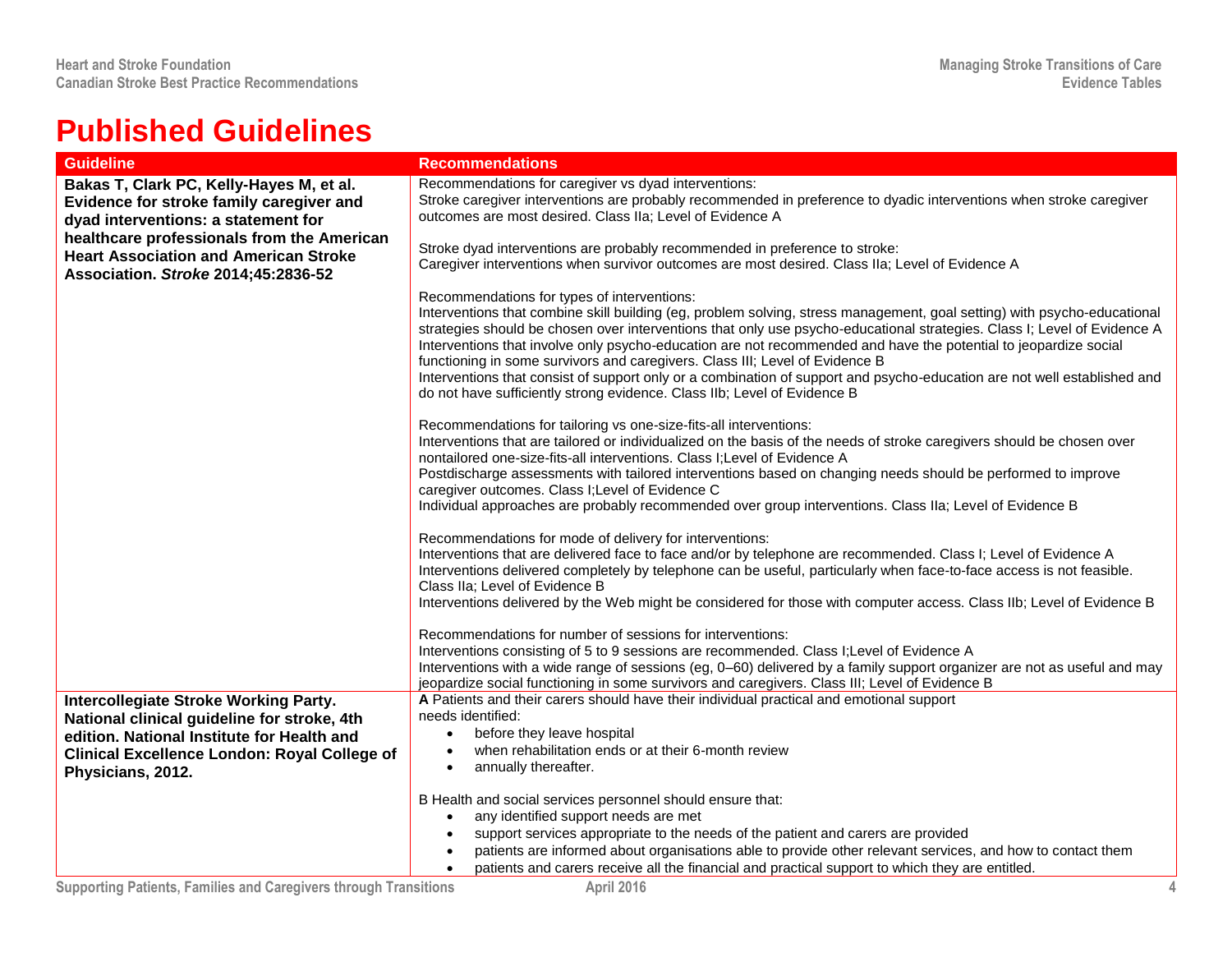| <b>Guideline</b>                                                                                                                                                                                                                                                                                                         | <b>Recommendations</b>                                                                                                                                                                                                                                                                                                                                                                                                                                                                                                                                                                                                                                                                                                                                                                                                                                                                                                                                                                                                                                                                                                                                                                                                                                                                                                                                                                                                                                                                                                                                                                                                                                                                                                                                                                                                                                       |
|--------------------------------------------------------------------------------------------------------------------------------------------------------------------------------------------------------------------------------------------------------------------------------------------------------------------------|--------------------------------------------------------------------------------------------------------------------------------------------------------------------------------------------------------------------------------------------------------------------------------------------------------------------------------------------------------------------------------------------------------------------------------------------------------------------------------------------------------------------------------------------------------------------------------------------------------------------------------------------------------------------------------------------------------------------------------------------------------------------------------------------------------------------------------------------------------------------------------------------------------------------------------------------------------------------------------------------------------------------------------------------------------------------------------------------------------------------------------------------------------------------------------------------------------------------------------------------------------------------------------------------------------------------------------------------------------------------------------------------------------------------------------------------------------------------------------------------------------------------------------------------------------------------------------------------------------------------------------------------------------------------------------------------------------------------------------------------------------------------------------------------------------------------------------------------------------------|
|                                                                                                                                                                                                                                                                                                                          | C Patients should be provided with information tailored to their own specific needs regularly during the acute,<br>rehabilitation and longer-term care phases of the illness.                                                                                                                                                                                                                                                                                                                                                                                                                                                                                                                                                                                                                                                                                                                                                                                                                                                                                                                                                                                                                                                                                                                                                                                                                                                                                                                                                                                                                                                                                                                                                                                                                                                                                |
| <b>Scottish Intercollegiate Guidelines Network</b><br>(SIGN). Management of patients with stroke:<br>rehabilitation, prevention and management of<br>complications, and discharge planning. A<br>national clinical guideline. Edinburgh<br>(Scotland): Scottish Intercollegiate<br>Guidelines Network (SIGN); 2010 June. | <b>Information Needs of Patients and Carers</b><br>Stroke patients and their carers should be offered information about stroke and Rehabilitation [Evidence Level D].<br>$\bullet$<br>Information should be available to patients and carers routinely and offered using active information strategies, which<br>$\bullet$<br>include a mixture of education and counseling techniques [Evidence Level A].<br>Information should be tailored to the information needs of individual patients and carers, followed up to check<br>$\bullet$<br>understanding and ensure clarity, and repeated as appropriate [Evidence Level A].<br>Information should be tailored to the communication needs and visual needs of individual patients and carers.<br>Patients with aphasia should be provided with accessible and easy to read material, be given sufficient time for<br>assimilation and be followed up by health professionals to ensure understanding [Evidence Level D].<br>Information needs should be monitored and information should be provided at appropriate time [Evidence Level A]<br><b>Carer Support</b><br>Where a carer is suspected of being clinically depressed or anxious, they should be encouraged to seek help by<br>contacting the appropriate member of the general practice team [Good Practice Point].                                                                                                                                                                                                                                                                                                                                                                                                                                                                                                                            |
|                                                                                                                                                                                                                                                                                                                          | <b>Stroke Liaison Workers</b><br>• NHS Board areas should consider developing specialist stroke nurse led support services that include education,<br>information provision and liaison, in the community for people who have had a stroke and their carers [Good Practice<br>Point].                                                                                                                                                                                                                                                                                                                                                                                                                                                                                                                                                                                                                                                                                                                                                                                                                                                                                                                                                                                                                                                                                                                                                                                                                                                                                                                                                                                                                                                                                                                                                                        |
| <b>Management of Stroke Rehabilitation</b><br><b>Working Group. VA/DoD clinical practice</b><br>guideline for the management of stroke<br>rehabilitation. Washington (DC): Veterans<br><b>Health Administration, Department of</b><br>Defense; 2010. p.p.70-72                                                           | <b>Patient, Family Support, and Community Resources</b><br>1. Recommend all stroke patients and family caregivers receive a thorough psychosocial assessment with psychosocial<br>intervention and referrals as needed.<br>2. The psychosocial assessment of both the patient with stroke and the primary family caregiver should include the<br>following areas:<br>a. History of pre-stroke functioning of both the patient and the primary family caregiver (e.g., demographic<br>information, past physical conditions and response to treatment, substance use and abuse, psychiatric, emotional<br>and mental status and history, education and employment, military, legal, and coping strategies)<br>b. Capabilities and care giving experiences of the person identified as the primary caregiver<br>c. Caregiver understanding of the patient's needs for assistance and caregiver's ability to meet those needs<br>d. Family dynamics and relationships<br>e. Availability, proximity, and anticipated involvement of other family members<br>f. Resources (e.g., income and benefits, housing, and social network)<br>g. Spiritual and cultural activities<br>h. Leisure time and preferred activities<br>i. Patient/family/caregiver understanding of the condition, treatment, and prognosis, as well as hopes and<br>expectations for recovery<br>Patient/family/caregiver expectations of stroke-related outcomes and preferences for follow-up care<br>3. Families and caregivers should be educated in the care of patients who have experienced a severe stroke, who are<br>maximally dependent in ADL, or have a poor prognosis for functional recovery; as these patients are not candidates<br>for rehabilitation intervention.<br>4. Families should receive counseling on the benefits of nursing home placement for long-term care. |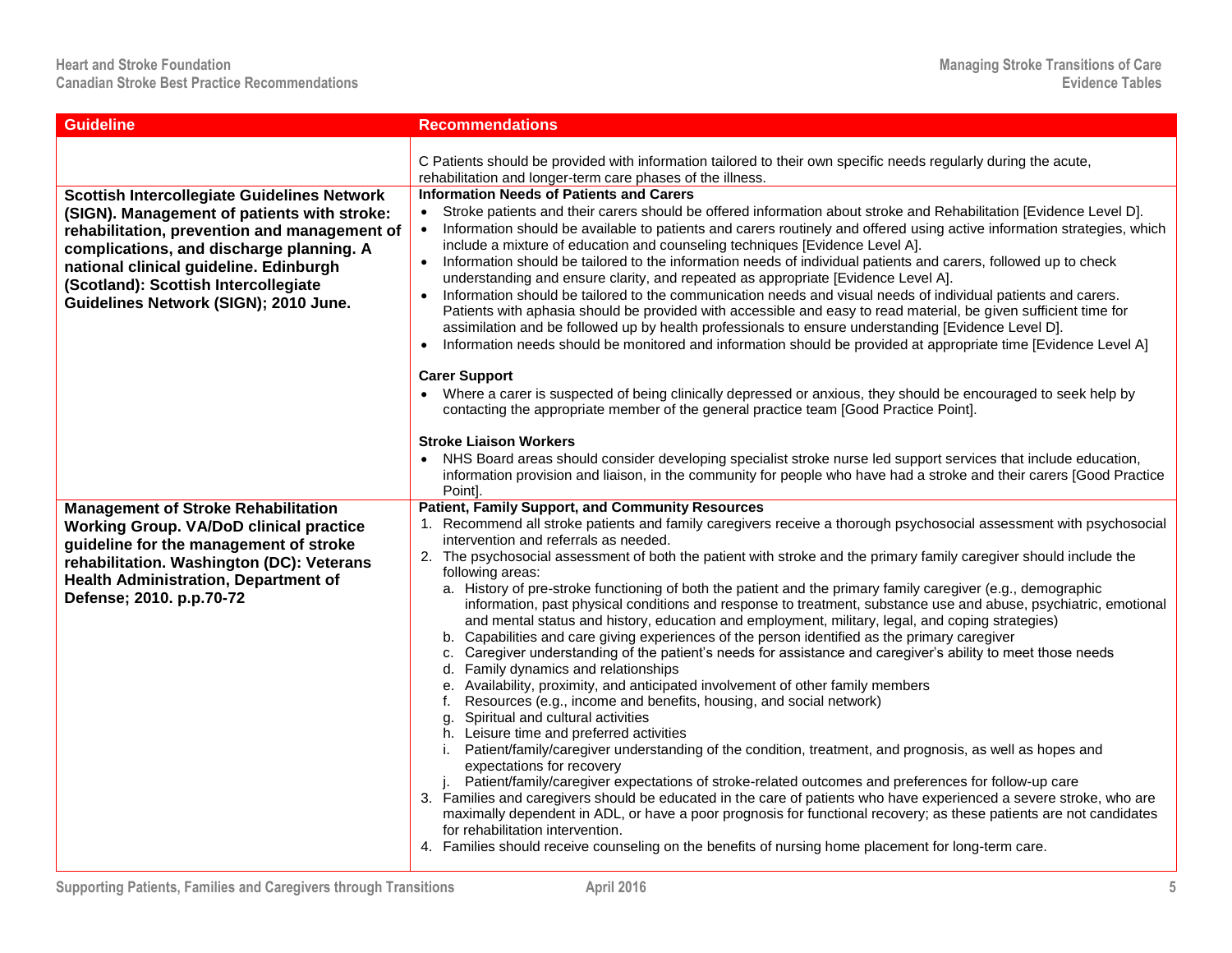| <b>Guideline</b>                                                                                                                           | <b>Recommendations</b>                                                                                                                                                                                                                                                                                                                                                                                                                                                                                                                                                                                                                                                                                                                 |
|--------------------------------------------------------------------------------------------------------------------------------------------|----------------------------------------------------------------------------------------------------------------------------------------------------------------------------------------------------------------------------------------------------------------------------------------------------------------------------------------------------------------------------------------------------------------------------------------------------------------------------------------------------------------------------------------------------------------------------------------------------------------------------------------------------------------------------------------------------------------------------------------|
|                                                                                                                                            | <b>Discharge from Rehabilitation</b><br>1. Recommend patient and family are educated regarding pertinent risk factors for stroke.<br>2. Recommend that the family and caregivers receive all necessary equipment and training prior to discharge from<br>rehabilitation services. [I]<br>3. Family counseling focusing on psychosocial and emotional issues and role adjustment should be encouraged and<br>made available to patients and their family members upon discharge.                                                                                                                                                                                                                                                        |
|                                                                                                                                            | <b>Long-Term Management</b><br>1. Recommend post-discharge telephone follow-up with patients and caregivers be initiated and include problem<br>solving and educational information.<br>2. If available, asynchronous and real-time tele-health, video, and web-based technologies, (e.g., web-based support<br>groups, tele-rehabilitation), should be considered for patients who are unable to travel into the facility for care and<br>services.<br>3. Patient and family should be educated regarding pertinent risk factors for stroke.<br>4. Provide patient information about, and access to community based resources.                                                                                                        |
|                                                                                                                                            | <b>Family/Community Support</b><br>1. Patients and caregivers should be educated throughout the rehabilitation process to address patient's rehabilitation<br>needs, expected outcomes, procedures and treatment as well as appropriate follow-up in the home/community. [B]<br>2. Patient and caregiver education should be provided in both interactive and written formats. [B]<br>3. Caregivers should be provided in a variety of methods of training based on their specific needs, cognitive capability,<br>and local resources; Training may be provided in individual or group format, and in community-based programs. [B]                                                                                                   |
| <b>Clinical Guidelines for Stroke Management</b><br>2010. Melbourne (Australia): National Stroke<br>Foundation; 2010 Sep. p. 81-82; 97-98. | Safe transfer of care from hospital to community<br>• A documented post-discharge care plan is developed in collaboration with the patient and family and a copy provided<br>to them. This may include relevant community services, self-management strategies (e.g. information on medication<br>and compliance advice, goals and therapy to continue at home), stroke support services, any further rehabilitation or                                                                                                                                                                                                                                                                                                                |
|                                                                                                                                            | outpatient appointments, and an appropriate contact number for any queries [Grade GPP]<br><b>Carer Training</b><br>Relevant member of the multidisciplinary team should provide specific and tailored training for carers/family before<br>the stroke survivor is discharged home. This should include training, as necessary, in personal care techniques,<br>communication strategies, physical handling techniques, ongoing prevention and other specific stroke-related<br>problems, sage swallowing and appropriate dietary modifications, and management of behaviours and psychosocial<br>issues [Grade B]                                                                                                                      |
|                                                                                                                                            | Community rehabilitation and follow-up services<br>• Contact with and education by trained staff should be offered to all stroke survivors and families/carers after<br>discharge [Grade C].<br>Stroke survivors can be managed using a case management model after discharge. If used, case manages should<br>be about to recognize and manage depression and help to coordinate appropriate interventions via a medical<br>practitioner [Grade C].<br>Stroke survivors and their carers/families should be provided with contact information for the specialist stroke service<br>and a contact person (in the hospital or community) for any post-discharge queries for at least the first year following<br>discharge [Grade GPP]. |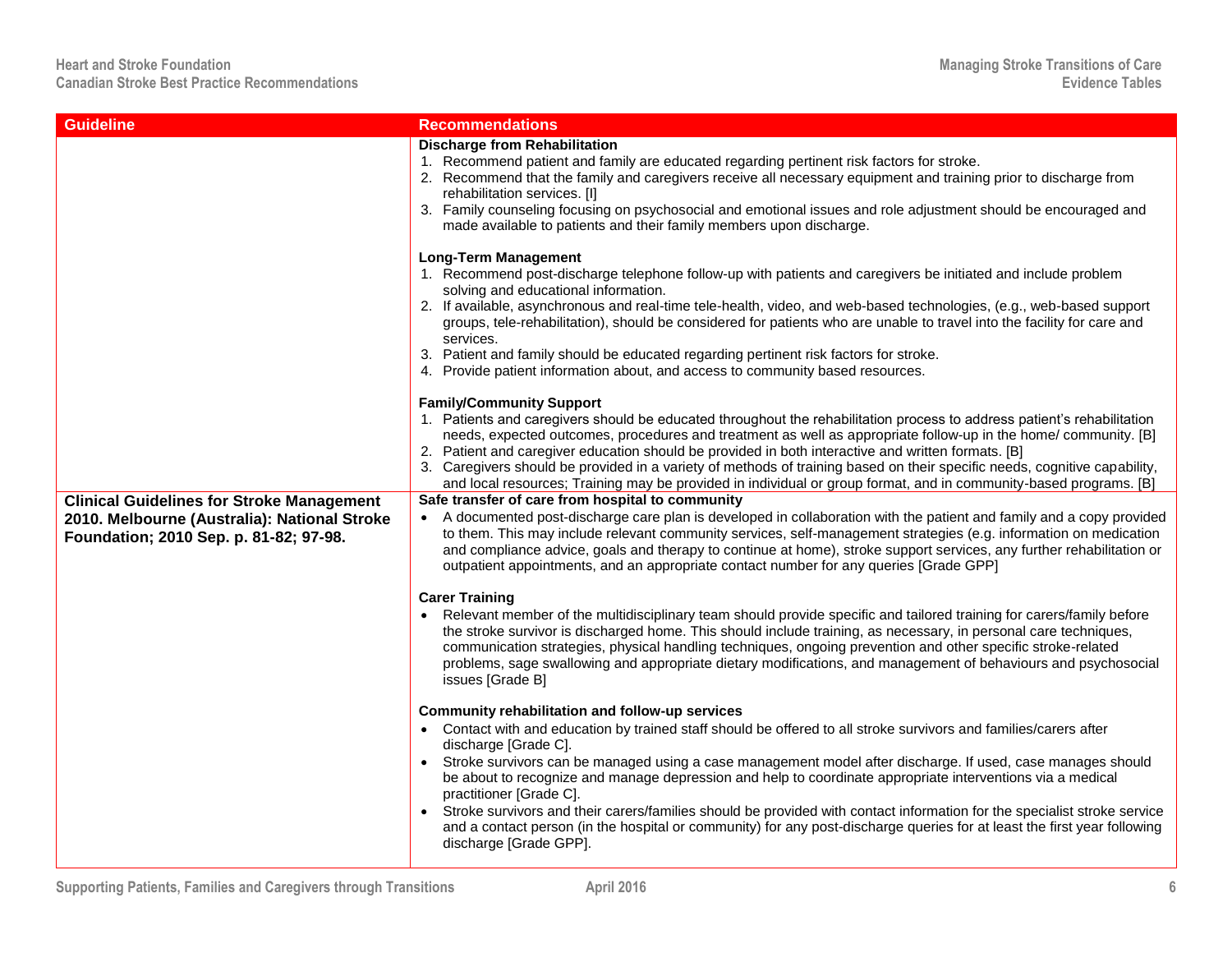| <b>Guideline</b>                                                                                                                                                                                                    | <b>Recommendations</b>                                                                                                                                                                                                                                                                                                                                                                                                                                                                                                                                                                                                                                                                                                                                                                                                                                                                                                                                                                                                                                                                                                                                                                                                                                                                                                                                                                                                                                                                                                                                                   |
|---------------------------------------------------------------------------------------------------------------------------------------------------------------------------------------------------------------------|--------------------------------------------------------------------------------------------------------------------------------------------------------------------------------------------------------------------------------------------------------------------------------------------------------------------------------------------------------------------------------------------------------------------------------------------------------------------------------------------------------------------------------------------------------------------------------------------------------------------------------------------------------------------------------------------------------------------------------------------------------------------------------------------------------------------------------------------------------------------------------------------------------------------------------------------------------------------------------------------------------------------------------------------------------------------------------------------------------------------------------------------------------------------------------------------------------------------------------------------------------------------------------------------------------------------------------------------------------------------------------------------------------------------------------------------------------------------------------------------------------------------------------------------------------------------------|
|                                                                                                                                                                                                                     | Self-Management<br>• Stroke survivors who are cognitively able should be made aware of the availability of generic self-management<br>programs before discharge from hospital and be supported to access such programs once they have returned to the<br>community [Grade C].<br>Stroke-specific programs for self-management should be provided for those who require more specialized programs<br>[Grade GGP].<br>• A collaboratively developed self-management care plan can be used to harness and optimize self-management skills<br>[Grade GPP].                                                                                                                                                                                                                                                                                                                                                                                                                                                                                                                                                                                                                                                                                                                                                                                                                                                                                                                                                                                                                   |
|                                                                                                                                                                                                                     | <b>Peer Support</b><br>Stroke survivors and family/carers should be given information about the availability and potential benefits of a local<br>stroke support group and/or other sources of peer support before leaving hospital and when back in the community<br>[Grade GPP].                                                                                                                                                                                                                                                                                                                                                                                                                                                                                                                                                                                                                                                                                                                                                                                                                                                                                                                                                                                                                                                                                                                                                                                                                                                                                       |
|                                                                                                                                                                                                                     | <b>Carer Support</b><br>Carers should be provided with tailored information and support during all stages of the recovery process. This<br>includes (but is not limited to) information provision and opportunities to talk with relevant health professionals about<br>the stroke, stroke, team members and their roles, test or assessment results, intervention plans, discharge planning,<br>community services and appropriate contact details [Grade C].<br>Where it is the wish of the person with stroke, carers should be actively involved in the recovery process by assisting<br>with goal setting, therapy sessions, discharge planning, and long-term activities [Grade GPP].<br>• Carers should be provided with information about the availability and potential benefits of local stroke support groups<br>and services, at or before the person's return to the community [Grade C].<br>Carers should be offered support services after the person's return to the community. Such services can use a<br>problem-solving or educational-counselling approach [Grade C].<br>Assistance should be provided for families/carers to manage stroke survivors who have behavioural problems [Grade<br>GPP].                                                                                                                                                                                                                                                                                                                                                  |
| Duncan PW, Zorowitz R, Bates B, Choi JY,<br>Glasberg JJ, Graham GD, Katz RC, Lamberty<br>K, Reker D. Management of adult stroke<br>rehabilitation care: a clinical practice<br>guideline. Stroke, 2005;36:e117 -125 | <b>Patient and Family/Caregiver Education</b><br>1. Recommend that patient and family/caregiver education be provided in an interactive and written format.<br>2. Recommend that clinicians consider identifying a specific team member to be responsible for providing information to<br>the patient and family/caregiver about the nature of the stroke, stroke management rehabilitation and outcome<br>expectations, and their roles in the rehabilitation process.<br>3. Recognize that the family conference is a useful means of information dissemination.<br>4. Recommend that patient and family education be documented in the patient's medical record to prevent the<br>occurrence of duplicate or conflicting information from different disciplines.<br>Educate Patient/Family, Reach Shared Decision About Rehabilitation Program, and Determine Treatment Plan:<br>4. Recommend that patient and caregiver education be provided in an interactive and written format. Provide the patient<br>and family with an information packet that may include printed material on subjects such as the resumption of driving,<br>patient rights/responsibilities, support group information, and audiovisual programs on stroke.<br>Is Patient Ready for Community Living?<br>1. Recommend that the patient, family, and caregivers be fully informed about, prepared for, and involved in all aspects<br>of healthcare and safety needs.<br>2. Recommend that the family and caregivers receive all necessary equipment and training in moving and handling, in |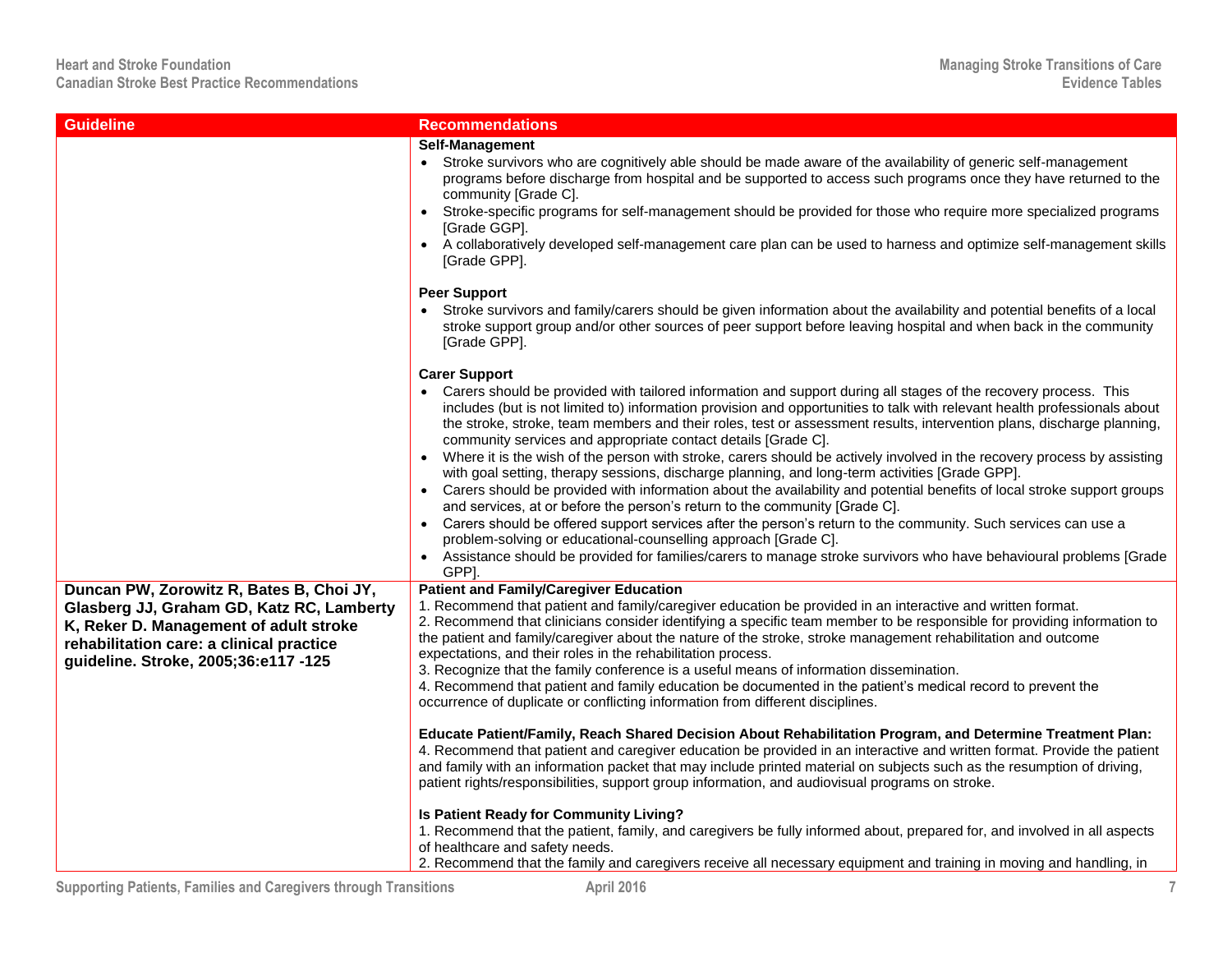| <b>Guideline</b> | <b>Recommendations</b>                                                                                                                                                                                                                                                                                                                                                                                                                                                                                                                                                                                                                                                                                                                                                                                                                                                                                                                                                                                                    |
|------------------|---------------------------------------------------------------------------------------------------------------------------------------------------------------------------------------------------------------------------------------------------------------------------------------------------------------------------------------------------------------------------------------------------------------------------------------------------------------------------------------------------------------------------------------------------------------------------------------------------------------------------------------------------------------------------------------------------------------------------------------------------------------------------------------------------------------------------------------------------------------------------------------------------------------------------------------------------------------------------------------------------------------------------|
|                  | order to position and transfer the patient safely in the home environment.<br>3. Recommend that the patient have appropriate vocational and income support opportunities. Stroke patients who<br>worked before their strokes should be encouraged to be evaluated for the potential to return to work, if their condition<br>permits. Vocational counseling should be offered when appropriate.<br>4. Recommend that leisure activities be identified and encouraged and that the patient be enabled to participate in these<br>activities.<br>5. Recommend that case management be put in place for complex patient and family situations.<br>6. Recommend that acute care hospitals and rehabilitation facilities maintain up-to-date inventories of community<br>resources, provide this information to stroke patients and their families and caregivers, and offer assistance in obtaining<br>needed services. Patients should be given information about, and offered contact with, appropriate local statutory and |
|                  | voluntary agencies.                                                                                                                                                                                                                                                                                                                                                                                                                                                                                                                                                                                                                                                                                                                                                                                                                                                                                                                                                                                                       |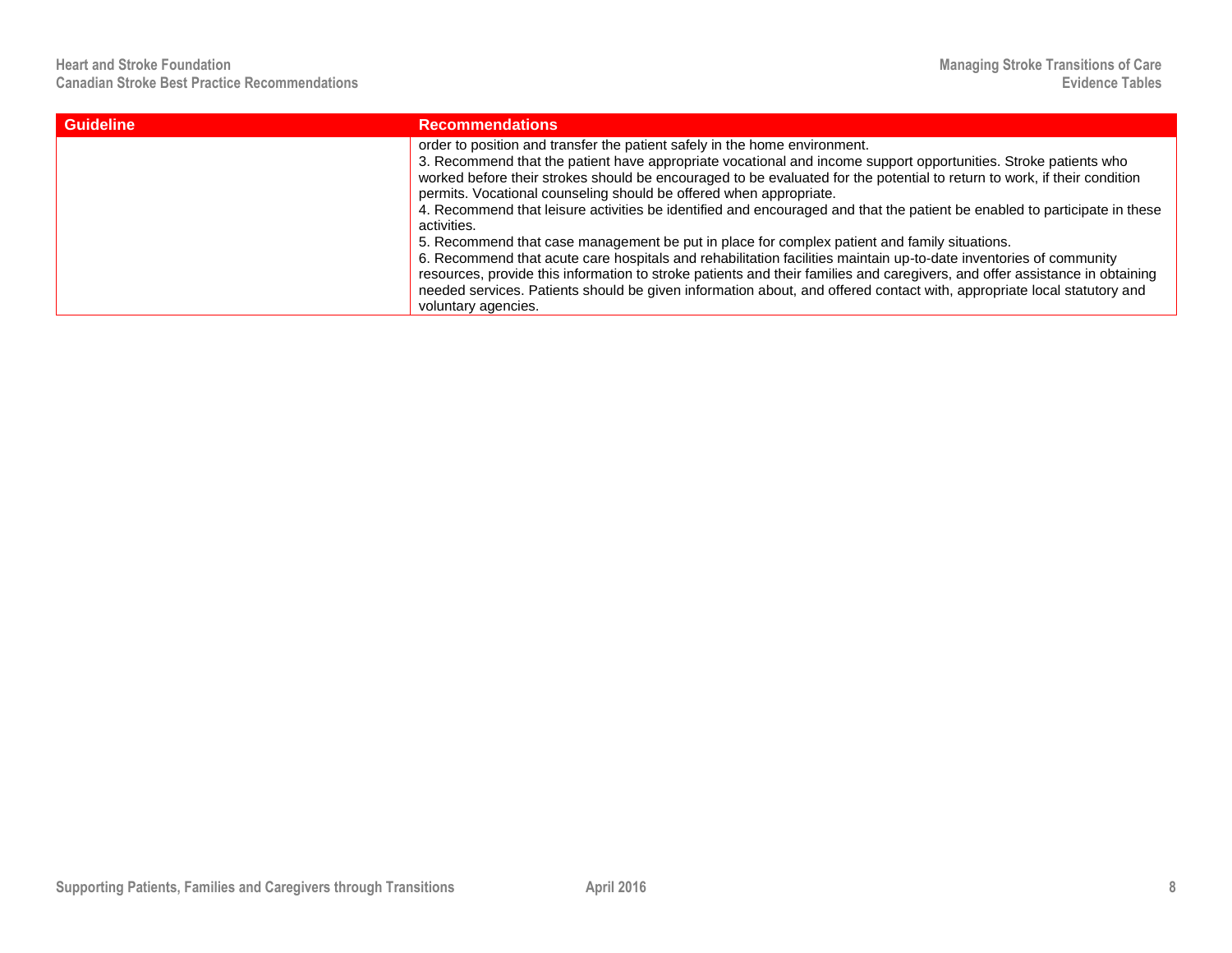## **Evidence Tables**

## **Impact of Stroke on Patients, Family and Informal Caregivers**

| <b>Study/Type</b>                                                    | Quality<br><b>Rating</b> | <b>Sample Description</b>                                                                                                                                                                                                                                                         | <b>Method</b>                                                                                                                                                                                                                                                                                                                                                                                             | <b>Outcomes</b>                                                                                                                                                                                                                                                                                                                                                                                                                                                       | <b>Key Findings and Recommendations</b>                                                                                                                                                                                                                                                                                                                                                                                                                                                                                                                                                                                                                                                                                                                                                                                   |
|----------------------------------------------------------------------|--------------------------|-----------------------------------------------------------------------------------------------------------------------------------------------------------------------------------------------------------------------------------------------------------------------------------|-----------------------------------------------------------------------------------------------------------------------------------------------------------------------------------------------------------------------------------------------------------------------------------------------------------------------------------------------------------------------------------------------------------|-----------------------------------------------------------------------------------------------------------------------------------------------------------------------------------------------------------------------------------------------------------------------------------------------------------------------------------------------------------------------------------------------------------------------------------------------------------------------|---------------------------------------------------------------------------------------------------------------------------------------------------------------------------------------------------------------------------------------------------------------------------------------------------------------------------------------------------------------------------------------------------------------------------------------------------------------------------------------------------------------------------------------------------------------------------------------------------------------------------------------------------------------------------------------------------------------------------------------------------------------------------------------------------------------------------|
| Cameron et al.<br>2014<br>Canada                                     | <b>NA</b>                | 399 first-ever stroke<br>survivors, identified<br>during the acute hospital<br>stay and their caregivers.<br>In the year 1 sample,<br>69% of caregivers were<br>female. Mean age was<br>58 years. 70% of<br>caregivers were spouses<br>and 86% lived with the<br>stroke survivor. | Standardized<br>measurements were<br>obtained at 1, 3 6 and 12<br>months post stroke.<br>Additional measurements<br>were completed at 18<br>and 24 months in a<br>subset of 80 dyads.<br>Mixed effects modeling<br>was conducted to<br>examine factors related<br>to caregiver<br>psychological well-being<br>of caregivers, assessed<br>using the Positive Affect<br>Scale, at 12 months and<br>2 years. | <b>Caregiver assessments:</b><br>SF-36 (physical health<br>subscore), caregiver's<br>perception of behavioural<br>and psychological symptoms<br>assessed using the Brain<br>Impairment Behavior<br>Inventory-Revised, (apathy,<br>depression,<br>memory/comprehension,<br>irritability), Caregiver<br>Assistance Scale,<br>Caregiving Impact Scale,<br>Caregiver mastery (Pearlin)<br><b>Survivor assessments:</b><br>Stroke Impact Scale, MMSE<br>and Charlson index | In the full model, factors associated with<br>psychological well-being of caregivers at 12<br>months included: increasing age, higher Caregiver<br>Assistance Scale scores, lower Caregiver Impact<br>Scale scores, higher Caregiver mastery scores,<br>higher SF-36 (physical health domain) scores,<br>higher Personal gain scores, lower survivor<br>depression scores, higher Stroke Impact Scale<br>scores (physical component) of the survivor, higher<br>cognitive composite scores of the survivor and<br>lower CNS scores.<br>At 2 years, independent factors were higher<br>mastery scores, higher SF-36 (physical health<br>domain) scores, lower survivor depression scores,<br>and lower CNS scores.                                                                                                         |
| Gallacher et al.<br>2013<br><b>UK</b><br><b>Systematic</b><br>review | NA                       | 69 qualitative studies,<br>published from 2000<br>onwards that explored<br>the adult patient<br>experience of stroke<br>management in any<br>setting and provided<br>information on patient<br>burden.                                                                            | Data were analyzed<br>using framework<br>synthesis, informed by<br><b>Normalization Process</b><br>Theory and organized<br>into themes.                                                                                                                                                                                                                                                                   | <b>NA</b>                                                                                                                                                                                                                                                                                                                                                                                                                                                             | <b>Treatment Burden</b><br>4 areas of treatment burden were identified:<br>1) Making sense of stroke management and<br>planning care. Example: In several studies,<br>patients reported encountering barriers to receiving<br>timely and complete information related to their<br>recent stroke<br>2) Interacting with others. Example: Many patients<br>reported a lack of time and empathy from<br>therapists<br>3) Enacting management strategies across<br>multiple care settings including 3a) institutional<br>admission. Example: patients reported negative<br>environmental circumstances such as inadequate<br>support from staff during mealtimes; 3b) managing<br>stroke in the community. Example: patients<br>reported discharge services that are poorly<br>coordinated, badly managed and inadequate; 3c) |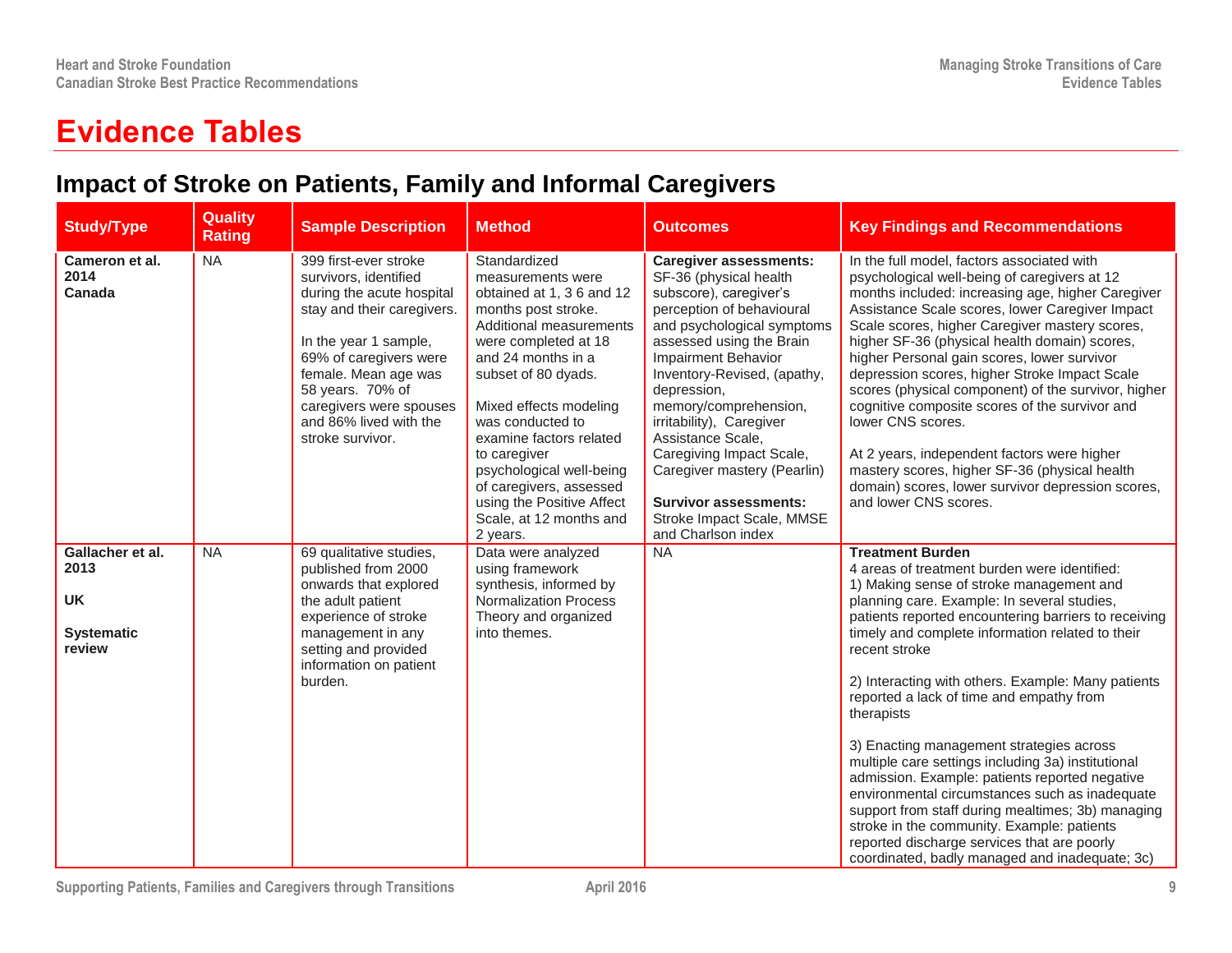| <b>Quality</b><br><b>Study/Type</b><br><b>Rating</b>                            | <b>Sample Description</b>                                                                                                                                                                                                                                                                                                                                                                                                            | <b>Method</b>                                                                                                                                                                                                         | <b>Outcomes</b>                                                                                                                                                                                                                                                                                                                                                                                                                     | <b>Key Findings and Recommendations</b>                                                                                                                                                                                                                                                                                                                                                                                                                                                                                                                                                                                                                                                                                                                                                                                                                                                                                                                                                             |
|---------------------------------------------------------------------------------|--------------------------------------------------------------------------------------------------------------------------------------------------------------------------------------------------------------------------------------------------------------------------------------------------------------------------------------------------------------------------------------------------------------------------------------|-----------------------------------------------------------------------------------------------------------------------------------------------------------------------------------------------------------------------|-------------------------------------------------------------------------------------------------------------------------------------------------------------------------------------------------------------------------------------------------------------------------------------------------------------------------------------------------------------------------------------------------------------------------------------|-----------------------------------------------------------------------------------------------------------------------------------------------------------------------------------------------------------------------------------------------------------------------------------------------------------------------------------------------------------------------------------------------------------------------------------------------------------------------------------------------------------------------------------------------------------------------------------------------------------------------------------------------------------------------------------------------------------------------------------------------------------------------------------------------------------------------------------------------------------------------------------------------------------------------------------------------------------------------------------------------------|
|                                                                                 |                                                                                                                                                                                                                                                                                                                                                                                                                                      |                                                                                                                                                                                                                       |                                                                                                                                                                                                                                                                                                                                                                                                                                     | reintegration into society. Example: Patients<br>reported feeling unsupported by health services in<br>their struggle to understand bans on driving; 3d)<br>adjusting to life after stroke. Example: Patients<br>report being unprepared for their slow pace of<br>recovery.<br>4) Reflecting on management. Example:<br>miscommunication can result in a patient making a<br>treatment decision related to their care (e.g. to<br>discontinue a medication) that contradicts the<br>advice of their healthcare provider                                                                                                                                                                                                                                                                                                                                                                                                                                                                            |
| Denno et al. 2013<br><b>NA</b><br><b>USA</b><br><b>Cross-sectional</b><br>study | 153 informal caregivers<br>included in the U.S.<br>National Health and<br>Wellness survey who<br>were eligible and agreed<br>to participate (2007-<br>2009).<br>Inclusion criteria were:<br>≥18 years, providing care<br>for a stroke survivor with<br>spasticity for at least 6<br>months.<br>70.6% of caregivers were<br>women. Mean age: 52<br>years. 78% of caregivers<br>were either the survivor's<br>spouse or adult children | Participants completed a<br>one-time online survey.<br>Analysis to determine<br>whether caregiver burden<br>was an Independent<br>predictor of self-reported<br>anxiety and depression,<br>using logistic regression. | <b>Measures of Caregiver</b><br>Burden:<br><b>Oberst Caregiving Burden</b><br>Scale (OCBS) (time and<br>difficulty sub scores), Bakas<br><b>Caregiving Outcome Scale</b><br>(BCOS)<br><b>Measures of Anxiety and</b><br>Depression:<br><b>Patient Health</b><br>Questionnaire-9 (PHQ-9),<br>reported categorically (none,<br>mild, moderate, moderately-<br>severe and severe) and self-<br>report, based on physician<br>diagnosis | Mean OCBS (time & difficulty) scores were<br>3.08±0.86 and 2.16±0.90, respectively.<br>Mean BCOS score was 3.28±0.87.<br>21.6% and 22.2% of caregiving reported having<br>anxiety and depression, respectively.<br>PHQ-9: none or mild (64%), moderate (18.3% and<br>moderately-severe and severe (17.7%)<br>Increasing OCBS difficulty score was a significant<br>predictor of:<br>Self-report anxiety (OR=2.57, 95% CI 1.57-4.21,<br>$p<0.001$ )<br>Self-report depression (OR=1.88, 95% CI 1.19-<br>2.99, p=0.007)<br>Higher PHQ-9 category (OR=2.48, 95% CI 1.72-<br>$3.56$ , $p<0.001$ ).<br>Increasing OCBS time score was a significant<br>predictor of being in a higher PHQ-9 category.<br>(OR=1.96, 95% CI 1.35-2.83, p<0.001), but was<br>not a predictor of either self-reported anxiety or<br>depression.<br>Increasing BCOS score was a significant predictor<br>of:<br>Self-report anxiety (OR=2.43, 95% CI 1.47-4.16,<br>p < 0.001<br>Self-report depression (OR=2.27, 95% CI 1.35- |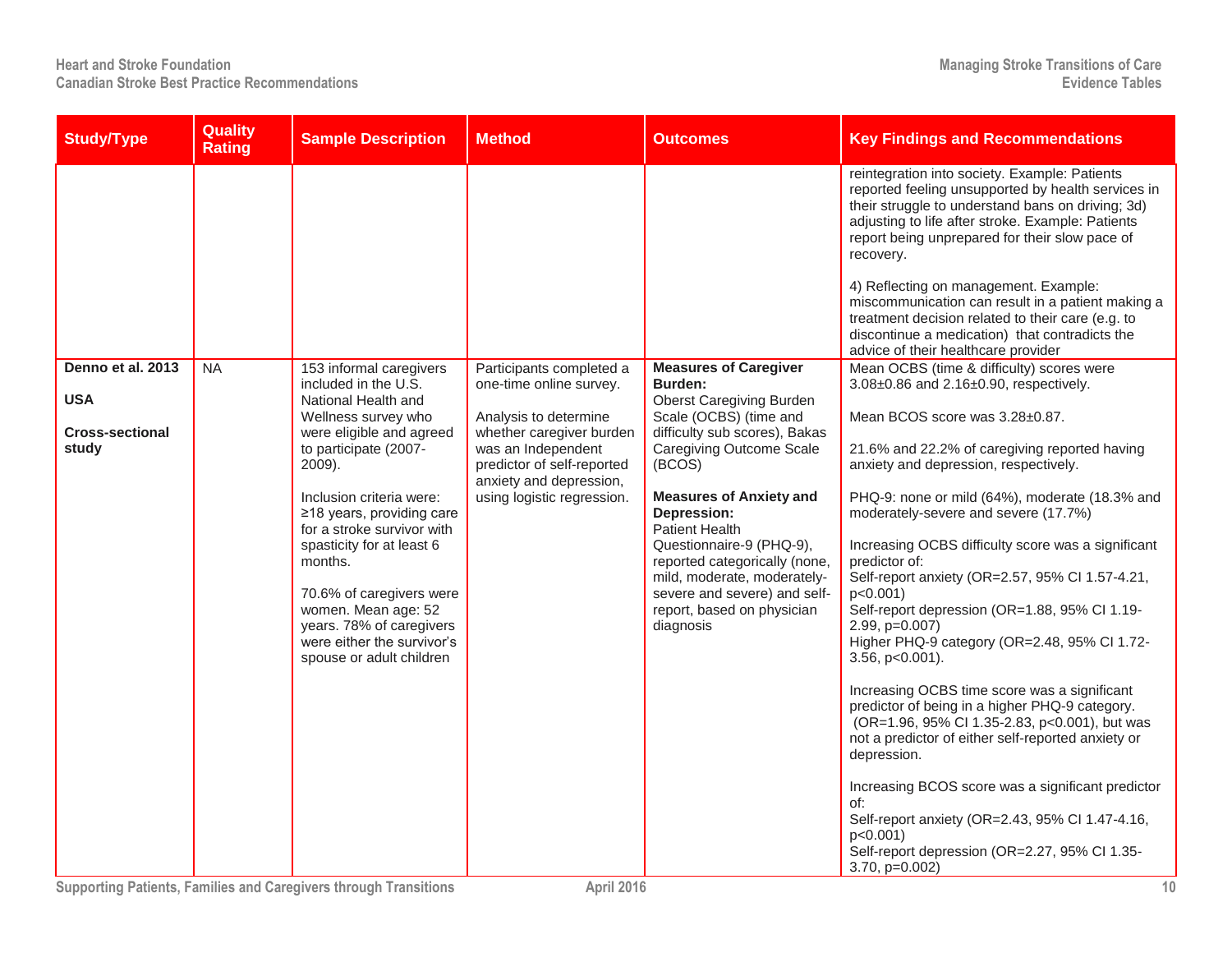| <b>Study/Type</b>                                                                                                                                      | Quality<br><b>Rating</b> | <b>Sample Description</b>                                                                                                                                                                                                                                                                                | <b>Method</b>                                                                                                                                                                                                                                                                                                                                                                                                                                                                                                                                                    | <b>Outcomes</b>                                                                                                                                                                                                                | <b>Key Findings and Recommendations</b>                                                                                                                                                                                                                                                                                                                                                                                                                                                                                                                                                                                                                                                                                                                                                                                                             |
|--------------------------------------------------------------------------------------------------------------------------------------------------------|--------------------------|----------------------------------------------------------------------------------------------------------------------------------------------------------------------------------------------------------------------------------------------------------------------------------------------------------|------------------------------------------------------------------------------------------------------------------------------------------------------------------------------------------------------------------------------------------------------------------------------------------------------------------------------------------------------------------------------------------------------------------------------------------------------------------------------------------------------------------------------------------------------------------|--------------------------------------------------------------------------------------------------------------------------------------------------------------------------------------------------------------------------------|-----------------------------------------------------------------------------------------------------------------------------------------------------------------------------------------------------------------------------------------------------------------------------------------------------------------------------------------------------------------------------------------------------------------------------------------------------------------------------------------------------------------------------------------------------------------------------------------------------------------------------------------------------------------------------------------------------------------------------------------------------------------------------------------------------------------------------------------------------|
|                                                                                                                                                        |                          |                                                                                                                                                                                                                                                                                                          |                                                                                                                                                                                                                                                                                                                                                                                                                                                                                                                                                                  |                                                                                                                                                                                                                                | Higher PHQ-9 category (OR=4.55, 95% CI 2.94-<br>7.14, p<0.001).                                                                                                                                                                                                                                                                                                                                                                                                                                                                                                                                                                                                                                                                                                                                                                                     |
| Goodwin et al.<br>2013<br><b>USA</b><br>Longitudinal<br>study                                                                                          | NA                       | 30 stroke survivors and<br>their spousal caregivers<br>who were living at home<br>had who had participated<br>in the 12-month CAReS<br>study (2001-2005,<br>$n=159$ ).<br>80% of stroke survivors<br>were males. Mean age<br>was 71 years.<br>80% of caregivers were<br>women. Mean age was<br>65 years. | In the present study, data<br>was collected on a single<br>occasion using an in-<br>home interview, 3-5 years<br>following stroke.<br>(baseline and 3, 6, and<br>12 month data had been<br>collected previously)<br>Changes in HRQoL for<br>both the stroke survivor<br>and their caregiver from<br>baseline were assessed.<br>Possible predictors of<br>HRQoL were also<br>examined.<br>Mean HRQoL scores for<br>survivor and caregiver<br>were compared with<br>normative means                                                                                | <b>Measures of HRQoL:</b><br>SF-36, QoL (Stroke Impact<br>Scale SIS)<br><b>Other Measures:</b><br><b>Depression (Geriatric</b><br>Depression Scale GDS),<br>Mutuality (Mutuality Scale),<br>burden (Zarit Burden<br>Interview) | Mean time since stroke onset was 4.7 years.<br>Caregiver: There was a significant decrease in<br>GDS scores from baseline to >2 years and no<br>significant changes in mutuality Scale scores or<br>ZBI<br>Survivor: From baseline -12 months, GDS<br>decreased significantly, but then increased<br>significantly from 12 months to end of follow-up.<br>SIS subscores: Despite significant improvements<br>in physical and social participation, there were<br>significant decreases in all SIS subscales from 12<br>months to end of follow-up.<br>Older age and increasing number of illnesses were<br>associated with significantly lower SF-36 physical<br>domain subscore (p=0.004) for caregivers. Higher<br>levels of depression were associated with<br>significantly lower SF-36 mental domain subscores<br>for survivors ( $p=0.003$ ). |
| Perkins et al.<br>2013<br><b>USA</b><br><b>REasons for</b><br>Geographical and<br><b>Racial</b><br><b>Differences in</b><br><b>Stroke</b><br>(REGARDS) | <b>NA</b>                | Population-based,<br>longitudinal study of<br>30,239 African<br>Americans (41.5%) and<br>Caucasian (58.5%)<br>participants ≥45 years<br>living in the US, with half<br>the sample obtained from<br>those living in the stroke<br>belt (10 south-eastern<br>states)                                       | Data was obtained using<br>telephone surveys and in-<br>home examination. Data<br>collection included: basic<br>demographic and<br>socioeconomic questions,<br>whether participants were<br>providing care to a family<br>member with a chronic<br>ongoing illness, and if so,<br>how many hours per<br>week and if they found<br>the task to be<br>mentally/emotionally<br>stressful (no strain, some<br>strain or a lot of strain).<br>Information related to<br>self-rated health (SF-36),<br>depressive symptoms<br>(CESD-4) and health<br>status (diabetes, | Primary outcome: Effect of<br>care-giver status on all-<br>cause mortality (proportional<br>hazards model)                                                                                                                     | 12.3% of participants were family caregivers.<br>After an average of 5.29 years follow-up, 258<br>(6.95%) had died.<br>Compared with caregivers who were still alive,<br>independent predictors of all-cause mortality were<br>older age, male sex, worse self-rated health, high<br>caregiver strain (a lot of strain vs. no strain:<br>OR=1.55, 95% CI 1.06-2.26, p=0.02 and a lot of<br>strain vs. some strain: OR=1.83, 95% Cl 1.27-2.63,<br>$p=0.001$ ).<br>Education, income level, history of stroke,<br>relationship with care receiver and the number of<br>hours spent caregiving were not independent<br>predictors.                                                                                                                                                                                                                     |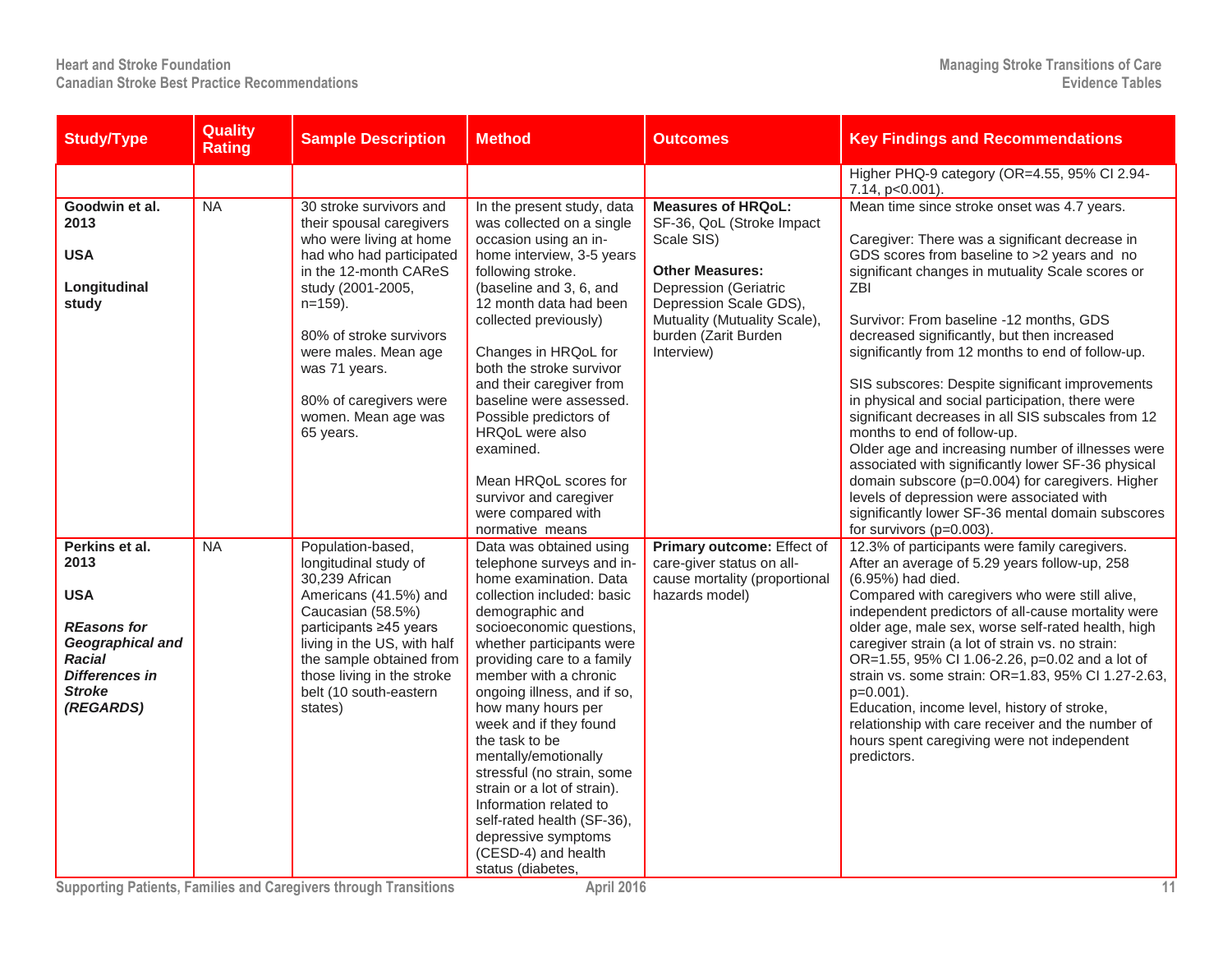| <b>Study/Type</b>                  | <b>Quality</b><br><b>Rating</b> | <b>Sample Description</b>                                                                                                                                                      | <b>Method</b>                                                                                                                                                                                                                                                              | <b>Outcomes</b>                                                                                                                                                                                                                                                                                                                                                                         | <b>Key Findings and Recommendations</b>                                                                                                                                                                                                                                                                                                                                                                                                                |
|------------------------------------|---------------------------------|--------------------------------------------------------------------------------------------------------------------------------------------------------------------------------|----------------------------------------------------------------------------------------------------------------------------------------------------------------------------------------------------------------------------------------------------------------------------|-----------------------------------------------------------------------------------------------------------------------------------------------------------------------------------------------------------------------------------------------------------------------------------------------------------------------------------------------------------------------------------------|--------------------------------------------------------------------------------------------------------------------------------------------------------------------------------------------------------------------------------------------------------------------------------------------------------------------------------------------------------------------------------------------------------------------------------------------------------|
| Cameron et al.                     | NA                              | 399 first-ever stroke                                                                                                                                                          | hypertension, history of<br>stroke or heart disease)<br>were also obtained.<br>Following enrolment data<br>on all-cause mortality<br>was collected every 6<br>months.<br>Telephone interviews                                                                              | <b>Caregiver assessments:</b>                                                                                                                                                                                                                                                                                                                                                           | 5 different models are presented.                                                                                                                                                                                                                                                                                                                                                                                                                      |
| 2011<br>Canada                     |                                 | survivors and their<br>caregiver.<br>59% of stroke survivors                                                                                                                   | were conducted at 1, 3, 6<br>and 12 months following<br>stroke, Additional<br>interviews were                                                                                                                                                                              | SF-36 (physical health<br>subscore), caregiver's<br>perception of behavioural<br>and psychological symptoms                                                                                                                                                                                                                                                                             | In the full model (C), using the full cohort, the only<br>survivor-related factor associated with increasing<br>caregiver emotional distress was depression.                                                                                                                                                                                                                                                                                           |
| Longitudinal<br>study              |                                 | were males. Mean age<br>was 68 years.<br>70% of caregivers were<br>women. Mean age was<br>58 years.<br>(Same sample used in<br>Cameron et al. 2014)                            | conducted at 18 and 24<br>months in a subset of 80<br>dyads.<br>Mixed effects modeling<br>was conducted to<br>examine the relationship<br>between survivor's<br>physical disability and<br>behavioural/psychological<br>symptoms and<br>caregiver's emotional<br>distress. | assessed using the Brain<br>Impairment<br>Behavior Inventory-Revised,<br>(apathy, depression,<br>memory/comprehension,<br>irritability), Caregiver<br>Assistance Scale,<br>Caregiving Impact Scale,<br>Caregiver mastery (Pearlin),<br>Centre for Epidemiological<br><b>Studies Depression Scale</b><br><b>Survivor assessments:</b><br>Stroke Impact Scale, MMSE<br>and Charlson index | Increasing levels of emotional distress were found<br>among caregivers who were younger, female, in<br>poorer physical health, who had experienced<br>greater lifestyle interference, with a lower sense of<br>personal control and who were caring for their<br>spouse.<br>In the simplest model (D), in addition to the same<br>variables in model C, lower cognitive status was<br>also associated with increasing caregiver<br>emotional distress. |
| McPherson et al.<br>2011<br>Canada | <b>NA</b>                       | 56 dyads (stroke<br>survivors who had been<br>admitted to a single<br>hospital from 2007-200)                                                                                  | A postal survey was<br>administered an average<br>of 31.7 months post<br>stroke.                                                                                                                                                                                           | Care recipient measures:<br>Stroke-Specific Quality of<br>Life Scale (SS-QoL),                                                                                                                                                                                                                                                                                                          | 3 separate models were developed to assess<br>HRQoL, which explained 24% to 39% of the<br>variance.                                                                                                                                                                                                                                                                                                                                                    |
| <b>Cross-sectional</b><br>study    |                                 | and their spousal<br>caregivers.<br>84% of caregivers were<br>female. Their mean age<br>was 62 years.<br>88% of stroke survivors<br>were male. Their mean<br>age was 65 years. | Univariate and<br>multivariable analyses<br>were conducted to<br>explore the relationships<br>between caregiver<br>HRQoL and caregiver<br>role, reciprocity, balance<br>and relationship<br>satisfaction                                                                   | <b>Caregiver assessments:</b><br>SF-36, Caregiver Reaction<br>Assessment (CRA),<br><b>Caregiver Reciprocity Scale</b><br>II (CRS II), perceived equity<br>in the relationship (single-<br>item, 5-point scale), Quality<br>of Marriage Index (QMI)                                                                                                                                      | Independent predictors of SF-36 (physical domain)<br>were care recipient's age (inverse) and CRA<br>(negative dimension) (inverse)<br>Independent predictors of CRA (positive domain)<br>were QMI and CRS II (intrinsic)<br>Independent predictors of CRA (negative domain)<br>were CRS II (balance) and SS-QoL                                                                                                                                        |
| Hayes et al. 2009                  | NA                              | 275 veterans who had<br>sustained a first-ever                                                                                                                                 | Telephone surveys of<br>survivors and their                                                                                                                                                                                                                                | Items from the National<br>Alliance for Caregiving                                                                                                                                                                                                                                                                                                                                      | 66 (12.6%) of caregivers were injured. Caregivers<br>who reported a                                                                                                                                                                                                                                                                                                                                                                                    |

**Supporting Patients, Families and Caregivers through Transitions April 2016 12**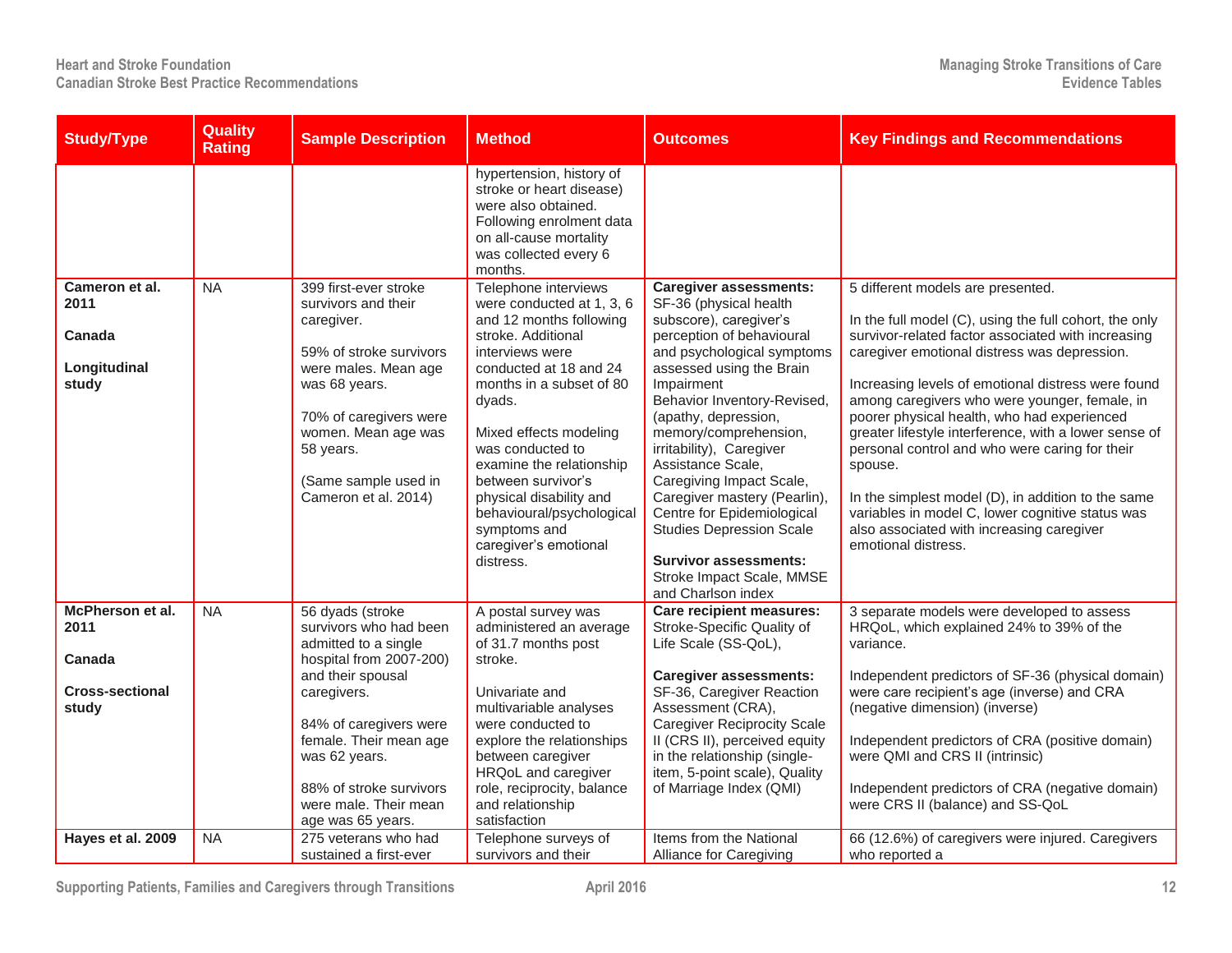| <b>Study/Type</b>                                          | <b>Quality</b><br><b>Rating</b> | <b>Sample Description</b>                                                                                                                                                                                                                                                                                    | <b>Method</b>                                                                                                                                                                                                                                                                                                                                                              | <b>Outcomes</b>                                                                                                                                                                                                                                                                     | <b>Key Findings and Recommendations</b>                                                                                                                                                                                                                                                                                                                                                                                                                                                                                                                                                                                                                                                                                                                                                                                                                                                            |
|------------------------------------------------------------|---------------------------------|--------------------------------------------------------------------------------------------------------------------------------------------------------------------------------------------------------------------------------------------------------------------------------------------------------------|----------------------------------------------------------------------------------------------------------------------------------------------------------------------------------------------------------------------------------------------------------------------------------------------------------------------------------------------------------------------------|-------------------------------------------------------------------------------------------------------------------------------------------------------------------------------------------------------------------------------------------------------------------------------------|----------------------------------------------------------------------------------------------------------------------------------------------------------------------------------------------------------------------------------------------------------------------------------------------------------------------------------------------------------------------------------------------------------------------------------------------------------------------------------------------------------------------------------------------------------------------------------------------------------------------------------------------------------------------------------------------------------------------------------------------------------------------------------------------------------------------------------------------------------------------------------------------------|
| <b>USA</b><br><b>Cross-sectional</b><br>study              |                                 | stroke (2000-2006), and<br>their informal caregivers.<br>91% of caregivers were<br>women. Their mean age<br>was 61 years. 74% of<br>caregiver's were the<br>survivor's spouse.                                                                                                                               | caregivers were<br>conducted on a single<br>occasion.<br>The association between<br>caregiver characteristics<br>and the development of<br>injuries was explored.                                                                                                                                                                                                          | (NAC) Survey, the<br><b>Behavioural Risk Factors</b><br>Surveillance Survey and the<br>Centre for Epidemiological<br><b>Studies Depression Scale</b><br>(CES-D), were used.<br>The 5-level classification<br>system of the NAS was used<br>to assess burden (1=low,<br>$5 = high$ ) | physical injury were more likely to report higher<br>levels of burden, provided more hours of care per<br>week, exhibited more depressive symptoms and<br>fewer healthy days per month compared to carers<br>reporting no injury.<br>The most common type of injury reported was a<br>back injury and 53% of injured carers stated that<br>the injury interfered with their ability to provide<br>care.<br>Significant predictors of injury were higher<br>caregiver burden (OR=1.62, 95% Cl 1.14-2.31,<br>p=0.008) and depression (OR=1.10, 95% CI 1.04-<br>$1.17$ , $p=0.001$ ).                                                                                                                                                                                                                                                                                                                 |
| Ko et al. 2007<br><b>USA</b>                               | <b>NA</b>                       | 132 caregivers who<br>participated in the Family<br>Function, Stroke<br>Recovery, and Caregiver<br>Outcomes Study.<br>The stroke survivors<br>were participants of the<br><b>EXCITE</b> trial, examining<br>constraint-induced<br>movement therapy. Their<br>ages ranged from 30-83<br>years. 64% were male. | In-person and telephone<br>interview were conducted<br>at 5 rehabilitation centres.<br>Caregiver data were<br>collected at baseline (3-9<br>months post stroke) and<br>at 4 and 8 months, in<br>conjunction with EXCITE<br>evaluations.<br>The characteristics of<br>working vs. nonworking<br>caregivers was examined<br>using univariate and<br>multivariable approaches | <b>Caregiver outcomes:</b><br>SF-36 (physical domain),<br>Centre for Epidemiological<br><b>Studies Depression Scale</b><br>(CES-D), Piper Fatigue<br>Scale (PFS), Family<br>Assessment Device (FAD),<br><b>Family Caregiver Conflict</b><br>Scale for Stroke (FCCS)                 | 52% of caregivers were working full time or part-<br>time. The majority of working caregivers reported<br>reducing their hours of paid work, or missing work.<br>9 caregivers retired or resigned.<br>Working caregivers were younger on average (50<br>vs. 64 yrs) and were less likely to have major<br>health problems (35% vs. 65%).<br>There were no significant differences in mean<br>scores between working and nonworking<br>caregivers for the outcomes: CES-D), PSF, FAD,<br>or FCCS. Working caregivers had significantly<br>higher mean SF-36 (physical) scores (54.5 vs.<br>49.6, p<0.05) and had significantly more support<br>from other family members.<br>Independent predictors of working full time were:<br>younger age (OR=1.13, 95% CI 1.07-1.19), better<br>physical health (OR=1.09, 95% Cl 1.00-1.18),<br>increasing depressive symptoms (OR=1.12, 95%<br>CI 1.02-1.24). |
| Rochette et al.<br>2007<br>Canada<br>Longitudinal<br>study | NA                              | 54 spouses (not<br>necessarily caregivers)<br>of persons who had been<br>admitted to an<br>acute care hospital from<br>2001-2003 with first-ever<br>stroke.                                                                                                                                                  | Data was collected at 2<br>weeks and 6 months<br>following stroke by<br>interview in the<br>participant's home. Pre-<br>stroke data was also<br>collected during these                                                                                                                                                                                                     | <b>Outcomes:</b><br>LIFE-H 3.0 (excluding<br>education domain),<br>Caregiver Strain Index (CSI)<br><b>Beck Depression Inventory</b><br>(BDI)                                                                                                                                        | The stroke severity varied widely from 1.5-11.5,<br>although the majority of stroke survivors had mild<br>motor impairment.<br>6 months post stroke, 35.2% of spouses reported a<br>high level of burden (CSI score ≥7) and 17% were<br>identified with possible depression (BDI score                                                                                                                                                                                                                                                                                                                                                                                                                                                                                                                                                                                                             |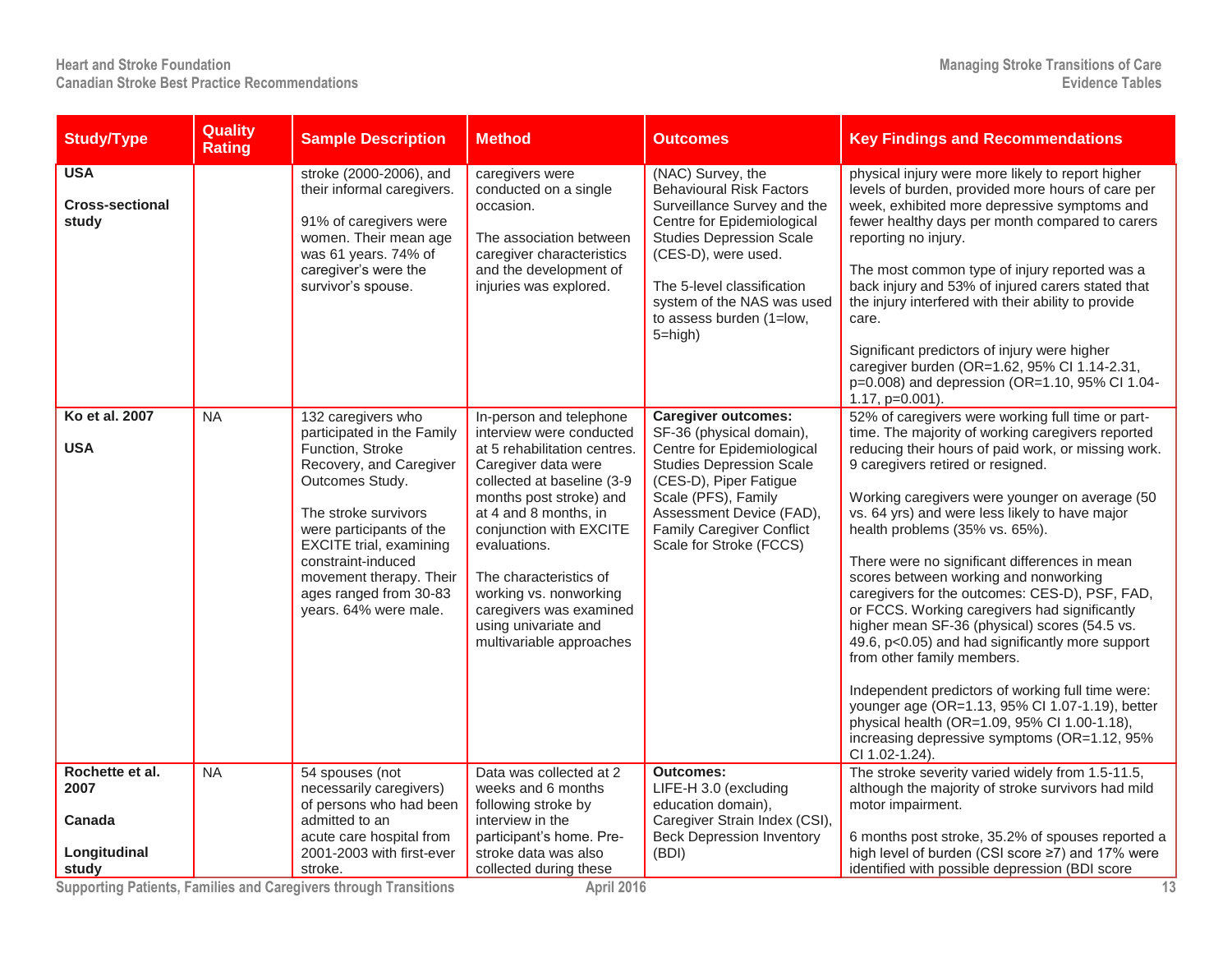| Study/Type | <b>Quality</b><br><b>Rating</b> | <b>Sample Description</b>                                      | <b>Method</b>                                                                                                                                                     | <b>Outcomes</b> | <b>Key Findings and Recommendations</b>                                                                                                                                                                                                                                                                |
|------------|---------------------------------|----------------------------------------------------------------|-------------------------------------------------------------------------------------------------------------------------------------------------------------------|-----------------|--------------------------------------------------------------------------------------------------------------------------------------------------------------------------------------------------------------------------------------------------------------------------------------------------------|
|            |                                 | 76% of spouses were<br>female. Their mean age<br>was 69 years. | interviews.<br>Changes in participation-<br>level outcomes (LIFE-H,<br>perceived burden and<br>presence of symptoms of<br>depression) were<br>examined over time. |                 | $≥10$ ).<br>From pre-stroke to 6 months post, the most<br>significant changes (clinically and statistically) were<br>in the social roles domains (personal relationships,<br>employment and recreation).<br>These changes were associated with increased<br>caregiver strain, but not with depression. |

## **Support Needs for the Caregiver and Family**

| <b>Study/Type</b>      | <b>Quality</b><br><b>Rating</b> | <b>Sample Description</b>                                        | <b>Method</b>                                      | <b>Outcomes</b> | <b>Key Findings and Recommendations</b>               |
|------------------------|---------------------------------|------------------------------------------------------------------|----------------------------------------------------|-----------------|-------------------------------------------------------|
| Cameron et al.<br>2014 | <b>NA</b>                       | 16 patients recruited from an<br>inpatient rehabilitation stroke | Information regarding<br>participant's perceptions | <b>NA</b>       | 3 key themes emerged:                                 |
|                        |                                 | facility and 15 informal                                         | and experiences with                               |                 | i) Preparing patients for safe return home.           |
| Canada                 |                                 | caregivers.                                                      | weekend passes were                                |                 | Patients discussed the need to feel safe in the       |
|                        |                                 |                                                                  | obtained                                           |                 | home environment while caregivers discussed           |
| Qualitative            |                                 | 12 patients were female.                                         |                                                    |                 | their need to feel supported. Assessing the patient   |
| study                  |                                 | Median age was 62 years.                                         | Data from patients and                             |                 | for readiness was a key theme discuss by HCPs.        |
|                        |                                 |                                                                  | caregivers was collected                           |                 |                                                       |
|                        |                                 | 13 caregivers were female.                                       | during the first week                              |                 | ii) Gaining insight into what life would be like, and |
|                        |                                 | Median age was 41 years. 10                                      | following the first                                |                 | for the caregiver to evaluate their abilities to care |
|                        |                                 | caregivers were parents.                                         | weekend pass and then<br>4 weeks following         |                 | for stroke survivor                                   |
|                        |                                 | 20 health care professionals                                     | discharge home, through                            |                 | iii) The experiences of patients and caregivers       |
|                        |                                 | (HCP) were also included                                         | in-depth interviews.                               |                 | during weekend passes. Patients and caregivers        |
|                        |                                 | (occupational/physical                                           |                                                    |                 | discussed the range of emotions they experienced      |
|                        |                                 | therapists, social workers,                                      | Data from HCP was                                  |                 | and how their experienced changes before and          |
|                        |                                 | nurses, pharmacists, nurses,                                     | obtained during a single                           |                 | after the weekend pass.                               |
|                        |                                 | SLPs, and others)                                                | focus group.                                       |                 |                                                       |
| Cecil et al. 2013      | <b>NA</b>                       | 30 first-ever stroke survivors                                   | Data were collected                                | <b>NA</b>       | 9 themes across 3 categories emerged:                 |
|                        |                                 | and their informal caregivers.                                   | through semi-structured                            |                 | 1) Impact of the stroke: issues were raised that      |
| <b>UK</b>              |                                 | 23 caregivers were women,                                        | interviews, conducted 6                            |                 | were related to the changes in lifestyle, concerns    |
|                        |                                 | 19 caregivers were spouses.                                      | weeks following hospital                           |                 | and worries and mental health issues.                 |
| Qualitative            |                                 | Stroke survivors ranged in                                       | discharge.                                         |                 | 2) Extrinsic factors that support the caring          |
| study                  |                                 | age from 37-95 years.                                            |                                                    |                 | scenario: issues were raised related to               |
|                        |                                 |                                                                  |                                                    |                 | interactions with health professionals, information   |

**Supporting Patients, Families and Caregivers through Transitions April 2016 14**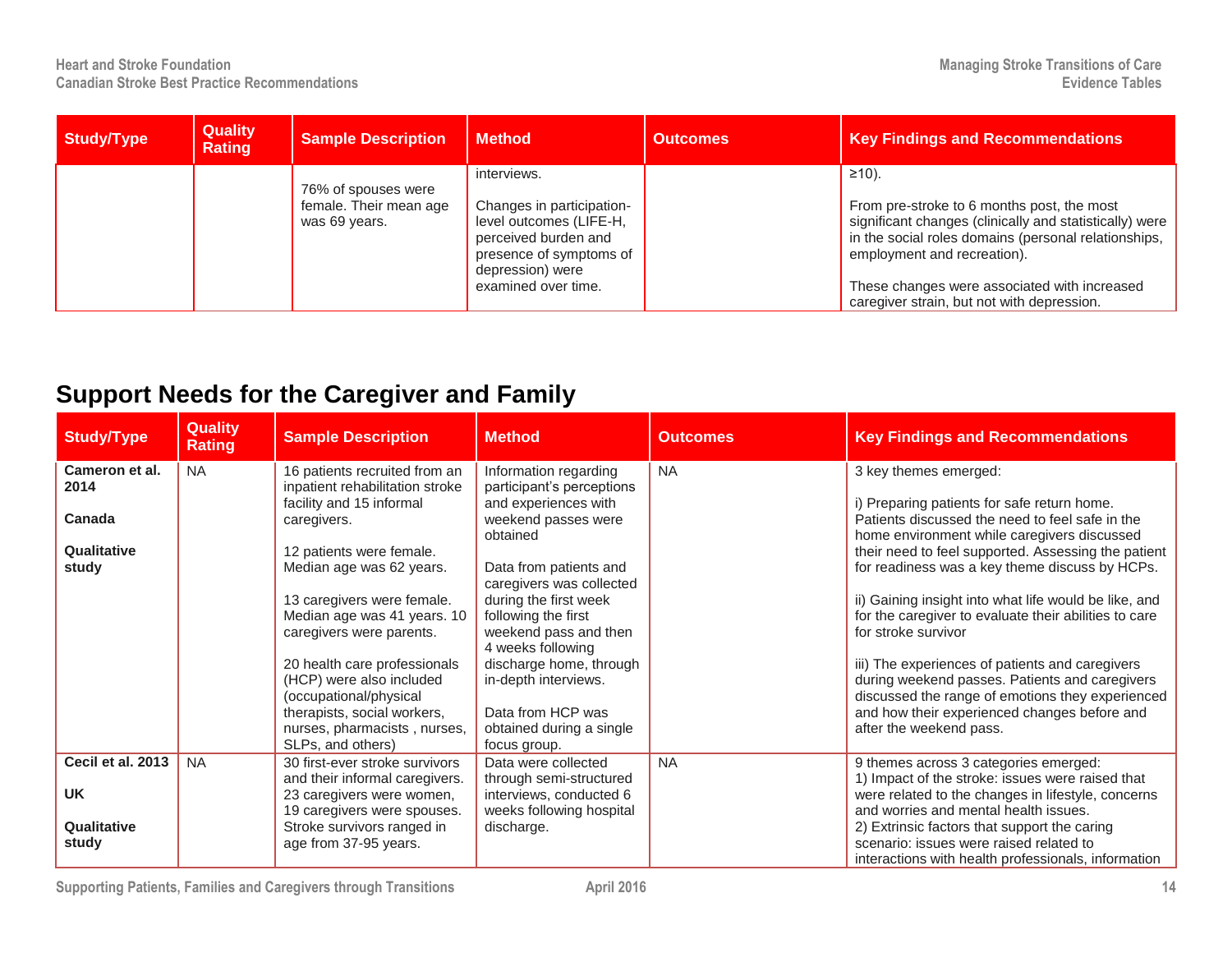| <b>Study/Type</b>                                           | Quality<br><b>Rating</b> | <b>Sample Description</b>                                                                                                                                                                                                                                                                                                                                                                                                                                      | <b>Method</b>                                                                                                                                                                                                                                                                                                                                                                                                                                                                             | <b>Outcomes</b> | <b>Key Findings and Recommendations</b>                                                                                                                                                                                                                                                                                                                                                                                                                                                                                  |
|-------------------------------------------------------------|--------------------------|----------------------------------------------------------------------------------------------------------------------------------------------------------------------------------------------------------------------------------------------------------------------------------------------------------------------------------------------------------------------------------------------------------------------------------------------------------------|-------------------------------------------------------------------------------------------------------------------------------------------------------------------------------------------------------------------------------------------------------------------------------------------------------------------------------------------------------------------------------------------------------------------------------------------------------------------------------------------|-----------------|--------------------------------------------------------------------------------------------------------------------------------------------------------------------------------------------------------------------------------------------------------------------------------------------------------------------------------------------------------------------------------------------------------------------------------------------------------------------------------------------------------------------------|
|                                                             |                          |                                                                                                                                                                                                                                                                                                                                                                                                                                                                |                                                                                                                                                                                                                                                                                                                                                                                                                                                                                           |                 | and knowledge received and experiences with<br>other family members in their caregiver role.<br>3) Intrinsic factors that help the caregiver cope:<br>Issues raised were related to the caregivers own<br>health and well-being, gratitude and faith and the<br>nature of the dyadic relationship                                                                                                                                                                                                                        |
| Creasy et al.<br>2013<br><b>USA</b><br>Qualitative<br>study | <b>NA</b>                | 17 family caregivers (10<br>female) of first-ever stroke<br>survivors.<br>Mean ages of stroke survivor<br>and caregiver were 69 and<br>65 years, respectively.                                                                                                                                                                                                                                                                                                 | 2 interviews were<br>conducted, one close to<br>the point of discharge<br>from hospital and the<br>other, within 4 months of<br>discharge.<br>Interview questions were<br>loosely structured with a<br>focus on pre-discharge<br>expectations and post-<br>discharge experiences.                                                                                                                                                                                                         | <b>NA</b>       | Caregivers expressed information needs related<br>to their role as caregiver in preparation for<br>discharge home. They expressed concerns for<br>their own emotional support needs and their ability<br>to provide emotional support.<br>Caregivers discussed their experiences with<br>caregiver-provider interactions, some of which<br>were positive, others, negative.<br>Caregivers discussed the interactive strategies<br>they developed, from passive to active to manage<br>their interactions with providers. |
| Cameron et al.<br>2013<br>Canada<br>Qualitative<br>study    | <b>NA</b>                | 24 informal caregivers to<br>stroke survivors recruited<br>from inpatient rehabilitation, a<br>community-based aphasia<br>program and a rural-focused<br>community-care organization<br>and 14 health-care<br>professionals (HCP) with<br>primary stroke care<br>responsibilities (nurses,<br>occupational and physical<br>therapists speech-language<br>pathologists and case<br>workers).<br>70.8% of caregivers were<br>female. Mean age was 65.5<br>years. | One time interviews<br>were conducted either in<br>person or through<br>telephone.<br>The focus of the<br>questions for caregivers<br>was related to their<br>emotional, informational<br>and instrumental needs,<br>while the focus of HCP<br>was on the description of<br>the caregiver supports<br>they provided and the<br>identification of needs<br>that they perceived to be<br>unmet.<br>The data were analyzed<br>using the "Timing it<br>Right" framework<br>(described below). | <b>NA</b>       | 3 caregiver themes emerged concerning: the type<br>and intensity of support needed, who provides<br>support and the method of providing support and<br>the primary focus of care, which varied across the<br>care continuum (i.e., as survivor transitioned from<br>inpatient rehabilitation through community care).<br>Caregivers and HCP described similar issues<br>related to caregiver needs.                                                                                                                      |
| Cameron &<br>Gignac 2008                                    | <b>NA</b>                | 11 qualitative and<br>quantitative studies that<br>described the family                                                                                                                                                                                                                                                                                                                                                                                        | The results of the<br>included studies were<br>used to inform the                                                                                                                                                                                                                                                                                                                                                                                                                         | <b>NA</b>       | 5 phases with distinct caregiver needs, related to<br>information provision, emotional support, training<br>and feedback, were identified.                                                                                                                                                                                                                                                                                                                                                                               |
| Canada<br><b>Review</b>                                     |                          | caregiver support needs<br>across the stroke event/care<br>continuum                                                                                                                                                                                                                                                                                                                                                                                           | "Timing it Right"<br>framework                                                                                                                                                                                                                                                                                                                                                                                                                                                            |                 | The event/diagnosis phase is characterised by<br>short duration during the acute inpatient period.                                                                                                                                                                                                                                                                                                                                                                                                                       |

**Supporting Patients, Families and Caregivers through Transitions April 2016 15**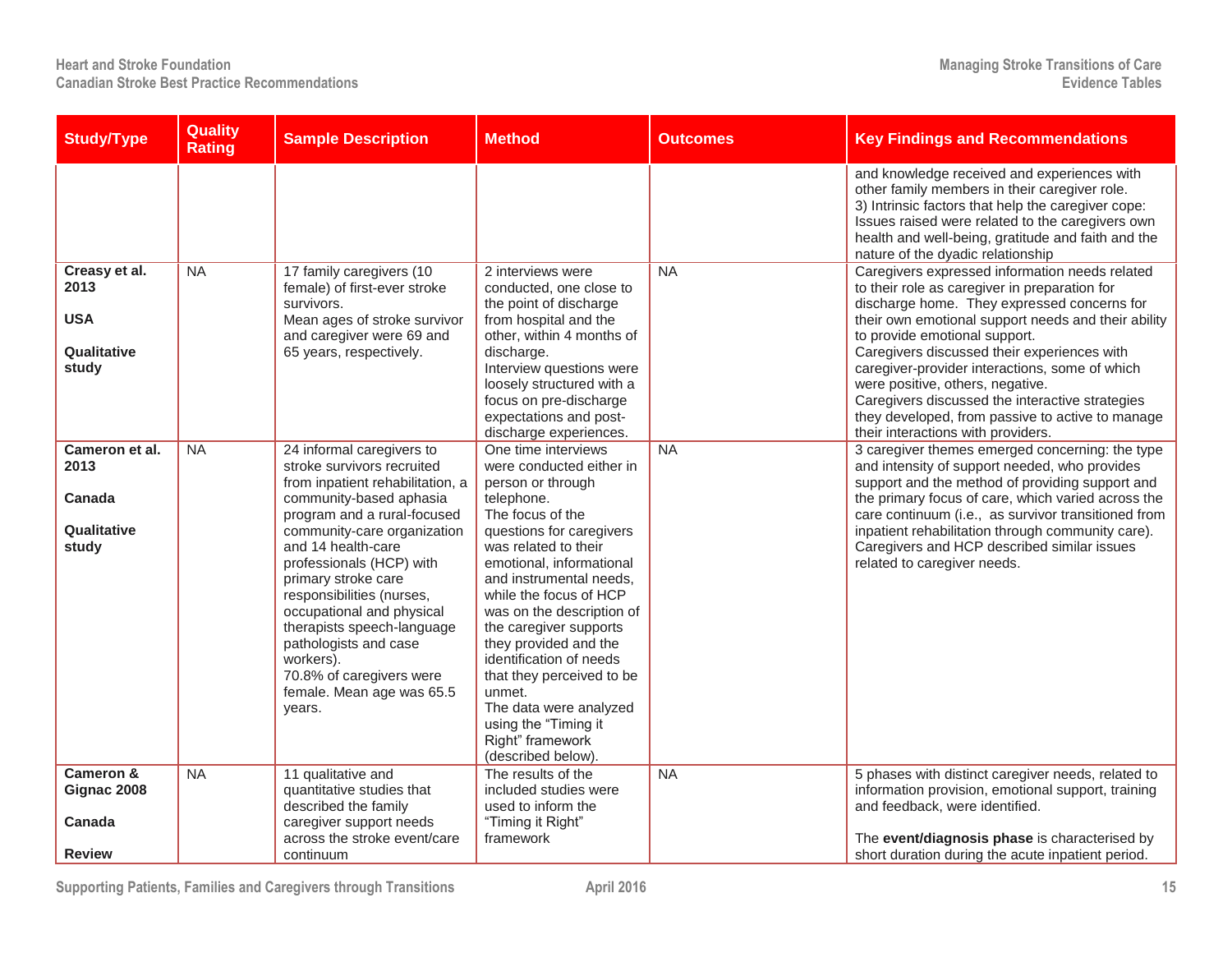| <b>Study/Type</b>                     | Quality<br><b>Rating</b> | <b>Sample Description</b>                                                                                                                 | <b>Method</b>                                                                                             | <b>Outcomes</b>                                                                                                                                                                         | <b>Key Findings and Recommendations</b>                                                                                                                                                                                                                                                                    |
|---------------------------------------|--------------------------|-------------------------------------------------------------------------------------------------------------------------------------------|-----------------------------------------------------------------------------------------------------------|-----------------------------------------------------------------------------------------------------------------------------------------------------------------------------------------|------------------------------------------------------------------------------------------------------------------------------------------------------------------------------------------------------------------------------------------------------------------------------------------------------------|
|                                       |                          |                                                                                                                                           |                                                                                                           |                                                                                                                                                                                         | Caregiver needs are related to information<br>provision (diagnosis/prognosis) and emotional<br>support                                                                                                                                                                                                     |
|                                       |                          |                                                                                                                                           |                                                                                                           |                                                                                                                                                                                         | The stabilization phase also occurs during the<br>acute inpatient period. In addition to needs related<br>to information provision (cause of event, current<br>care needs) and emotional support, caregivers<br>also need initial training to assist with ADL and<br>rehabilitation therapies.             |
|                                       |                          |                                                                                                                                           |                                                                                                           |                                                                                                                                                                                         | During the preparation phase (acute or inpatient<br>rehabilitation), caregivers require information<br>related to accessing community resources,<br>continued emotional support and feedback about<br>ADL supporting activities                                                                            |
|                                       |                          |                                                                                                                                           |                                                                                                           |                                                                                                                                                                                         | During the first few months after the patient<br>returns home (implementation phase),<br>caregivers require information (availability of<br>community resources), emotional support (issues<br>of anxiety and the future), practice with ADL<br>training and feedback related to their performance         |
|                                       |                          |                                                                                                                                           |                                                                                                           |                                                                                                                                                                                         | Over the long period of the adaptation phase,<br>caregivers need information related to planning for<br>the future, and helping the stroke survivor with<br>issues related to community reintegration (work<br>and leisure) and emotional support as the<br>relationship with the stroke survivor changes. |
| Mackenzie et<br>al. 2007<br><b>UK</b> | <b>NA</b>                | 42 family carers of patients<br>who had been admitted to an<br>acute stroke unit and were<br>discharged home.                             | Surveys were conducted<br>before discharge and 4-6<br>weeks after, to examine<br>carer's needs.           | <b>Carer assessments:</b><br><b>Carer Assessment Scale</b><br>$(CAS)$ , + 1 open-ended<br>question enquiring about                                                                      | The median CAS scores decreased from 10<br>(discharge) to 8 (follow-up), p=0.059. Possible<br>scores range from 0-54 with higher<br>scores=greater needs.                                                                                                                                                  |
| <b>Cross-sectional</b><br>study       |                          | 69% of carers were women.<br>57% were spouses or<br>partners. 45% of carers<br>reported some degree of<br>physical problem or disability. | knowledge, satisfaction<br>and competence in<br>caring for stroke<br>survivors.<br>Surveys were completed | additional items not on the<br>scale, Knowledge of Stroke<br>(KOS) scale (administered<br>only at follow-up), Sense of<br><b>Competence Questionnaire</b><br>(SCQ)(administered only at | Prior to discharge, carers were asked to anticipate<br>and prioritize what their 3 most important<br>problems would be. The most frequently cited<br>issues were:<br>1 <sup>st</sup> priority-elimination needs (24.4%),                                                                                   |
|                                       |                          | Their mean age was 62<br>years.<br>55% of survivors were                                                                                  | over a 14-month period                                                                                    | follow-up), Satisfaction with<br>Stroke Services (SSS) scale<br>(administered only at follow-<br>up)                                                                                    | communication (14.6% and fluctuation in mood<br>$(12.2\%)$<br>$2nd$ priority-ADL assistance (15.4%), fluctuation in<br>mood (12.8%) and elimination needs (10.3%)                                                                                                                                          |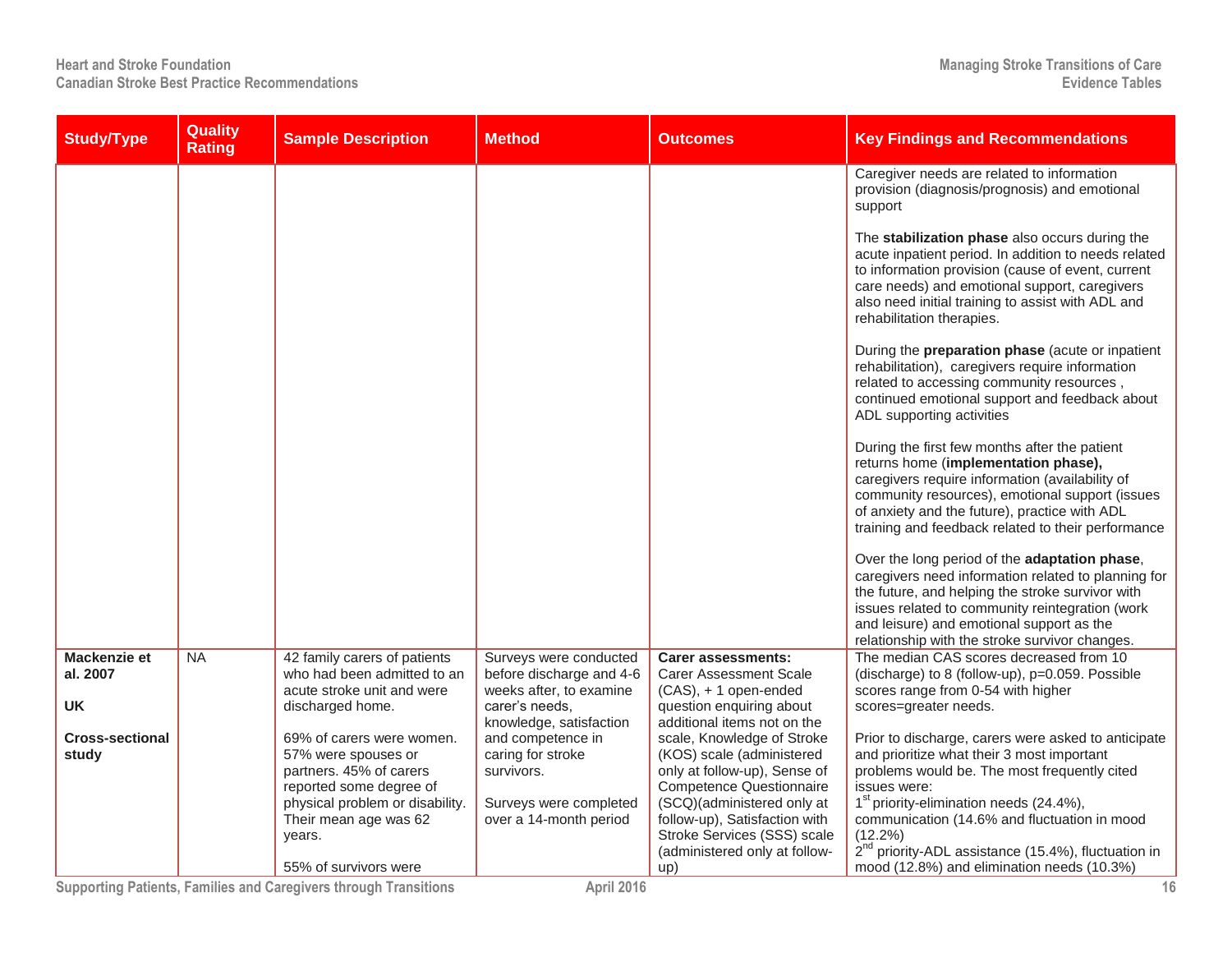| <b>Study/Type</b>                                                    | Quality<br><b>Rating</b> | <b>Sample Description</b>                                                                                                                                                                                                                                               | <b>Method</b>                                                                                                                                                                                                                        | <b>Outcomes</b>                                             | <b>Key Findings and Recommendations</b>                                                                                                                                                                                                                                                                                                                                                                                                                                                                                                                                                                                                                                                                                                                                                                                                                                                                                                                   |
|----------------------------------------------------------------------|--------------------------|-------------------------------------------------------------------------------------------------------------------------------------------------------------------------------------------------------------------------------------------------------------------------|--------------------------------------------------------------------------------------------------------------------------------------------------------------------------------------------------------------------------------------|-------------------------------------------------------------|-----------------------------------------------------------------------------------------------------------------------------------------------------------------------------------------------------------------------------------------------------------------------------------------------------------------------------------------------------------------------------------------------------------------------------------------------------------------------------------------------------------------------------------------------------------------------------------------------------------------------------------------------------------------------------------------------------------------------------------------------------------------------------------------------------------------------------------------------------------------------------------------------------------------------------------------------------------|
|                                                                      |                          | women. Their mean age was<br>70 years. Median BI score at<br>discharge was 14.                                                                                                                                                                                          |                                                                                                                                                                                                                                      | <b>Stroke Survivor</b><br>assessment:<br>Barthel Index (BI) | 3 <sup>rd</sup> priority-inner conflict (17.2%), witnessing sick<br>conditions (13.8%), getting information related to<br>health and social services (10.3%).<br>At 5-6 weeks follow-up, the 2 top priorities<br>identified by caregivers previously had not<br>changed. The 3 <sup>rd</sup> priority had changed: getting<br>equipment home, restriction of social life and<br>feeling tired were identified by 20% of carers.<br>The median KOS score was 24 and did not differ<br>by sex. (Possible scores range from 0-30 with<br>higher scores=greater knowledge)<br>Median SCQ score was 50 (possible scores range<br>from 27-108, with higher scores=greater burden).<br>There was a significant inverse correlation with<br>age $(r=-0.62, p<0.001)$<br>Median SSS score was 50 (possible scores range<br>from 12-48, with higher scores=greater<br>satisfaction). Male carers reported greater<br>satisfaction than women (32 vs. 28.5, p<0.011) |
| Smith et al.<br>2004<br><b>UK</b><br><b>Cross-sectional</b><br>study | <b>NA</b>                | Caregivers of 90 patients<br>who had experienced a<br>stroke 3-11 months<br>previously and who were<br>livening in the community.<br>62% of the patients were<br>male. The mean age was 68<br>years.<br>72% of the carers were<br>female. The mean age was<br>58 years. | Semi-structured<br>interviews lasting 1-2<br>hours with the caregiver<br>were conducted on a<br>single occasion at one-<br>year post stroke in the<br>participant's home. Key<br>themes and issues were<br>identified qualitatively. | $N_A$                                                       | Key themes identified that were related to the<br>post-hospital experience included: the caregiver's<br>experience with the transition process from<br>hospital-home, the changing nature of the<br>relationship with the stroke survivor, adjusting to<br>the carer role and lack of information.<br>Carers reported delays and barriers waiting for<br>applications/funding for alterations to make the<br>home more accessible, having to provide care in<br>the immediate post-discharge period with no skills<br>training and lack of follow-up with GPs. Difficulties<br>associated with transportation to follow-up<br>appointments, financial difficulties and accessing<br>benefits were also identified as concerns.<br>Carers expressed difficulty coping with patients'<br>quick anger and emotional lability. Lack of<br>attention to the carer's physical and emotional<br>ability to provide care was also noted.                          |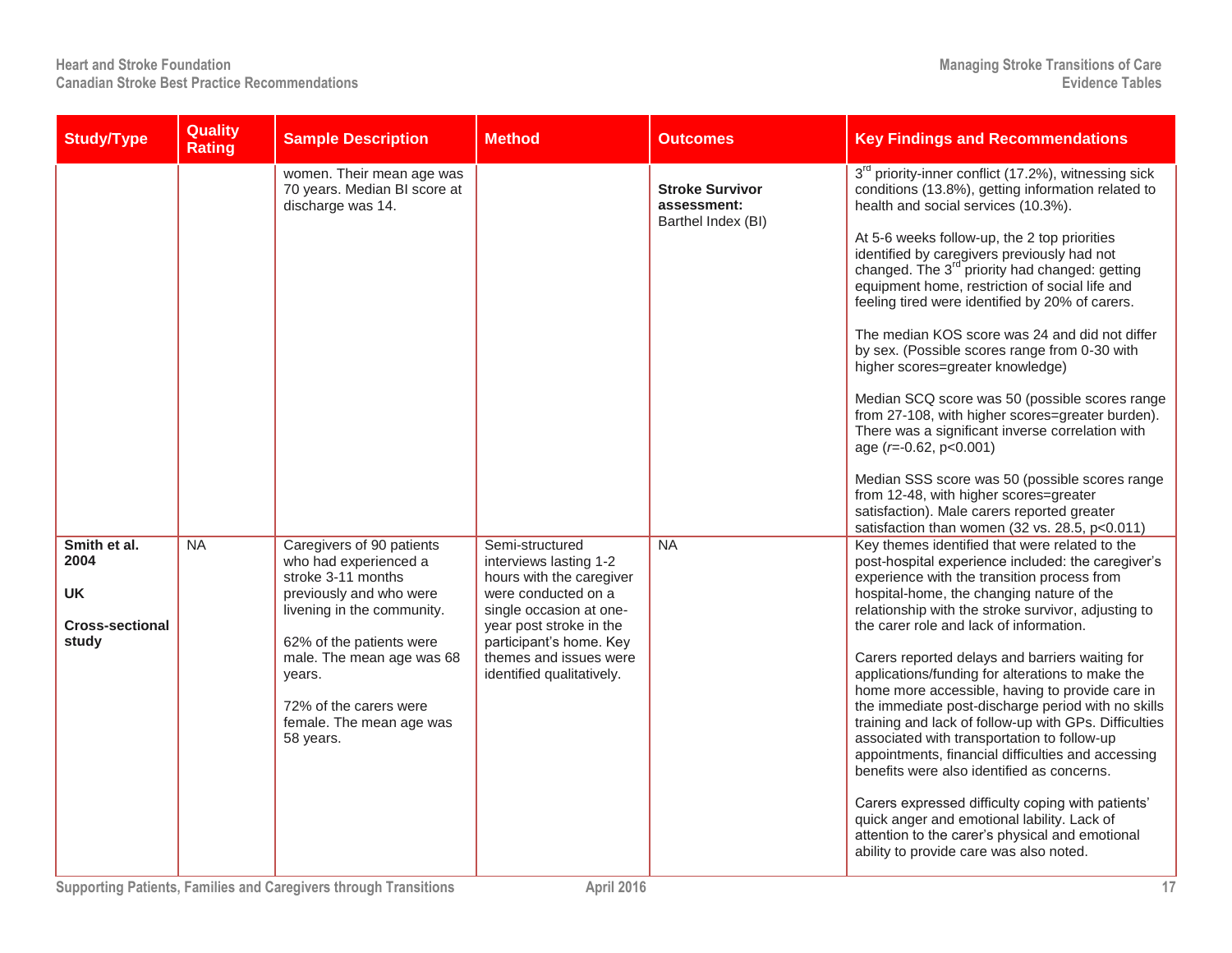| Study/Type | <b>Quality</b><br><b>Rating</b> | <b>Sample Description</b> | <b>Method</b> | <b>Outcomes</b> | <b>Key Findings and Recommendations</b>                                                           |
|------------|---------------------------------|---------------------------|---------------|-----------------|---------------------------------------------------------------------------------------------------|
|            |                                 |                           |               |                 | Carers reported lack of timely access to<br>comprehensive information on all aspects of<br>stroke |

## **Interventions to Support Family Caregivers**

| <b>Study/Type</b>                                  | <b>Quality</b><br><b>Rating</b>                                                                      | <b>Sample Description</b>                                                                                                                                                                                                                                                                           | <b>Method</b>                                                                                                                                                                                                                                                                                                                                                                   | <b>Outcomes</b>                                                                                                                                                                                                                                                                                                                                                                                                                       | <b>Key Findings and Recommendations</b>                                                                                                                                                                                                                                                                                                                                                                                                                                                                                                                                                                                                                                                                                                                                                                |
|----------------------------------------------------|------------------------------------------------------------------------------------------------------|-----------------------------------------------------------------------------------------------------------------------------------------------------------------------------------------------------------------------------------------------------------------------------------------------------|---------------------------------------------------------------------------------------------------------------------------------------------------------------------------------------------------------------------------------------------------------------------------------------------------------------------------------------------------------------------------------|---------------------------------------------------------------------------------------------------------------------------------------------------------------------------------------------------------------------------------------------------------------------------------------------------------------------------------------------------------------------------------------------------------------------------------------|--------------------------------------------------------------------------------------------------------------------------------------------------------------------------------------------------------------------------------------------------------------------------------------------------------------------------------------------------------------------------------------------------------------------------------------------------------------------------------------------------------------------------------------------------------------------------------------------------------------------------------------------------------------------------------------------------------------------------------------------------------------------------------------------------------|
| Steiner et al.<br>2008<br><b>USA</b><br><b>RCT</b> | CA: 25<br>Blinding:<br>Patient <b>図</b><br>Therapist <sub>[8]</sub><br>Assessor⊠<br>$ITT: \boxtimes$ | 73 caregivers of patients<br>who had sustained a<br>first-ever stroke and were<br>discharged home<br>following inpatient<br>rehabilitation.<br>75% of the caregivers<br>were female. Caregivers<br>included spouses (69%),<br>adult children (19%0, and<br>friends (19%). Mean age<br>was 55 years. | Participants were<br>randomly allocated to<br>either the intervention<br>group (n=36), which<br>consisted of the use of<br>"Caring Web", an online<br>education and support<br>including 4 components:<br>"Ask the Nurse".<br>"Caretalk", an online<br>support group (email), "Tip<br>of the Month" and<br>educational links or a<br>control (non-Web user)<br>group $(n=37)$ . | Measures of emotional and<br>physical support from family<br>and friends (measured on a<br>3-point Likert scale) and<br>caregiver health (measured<br>on a 5-point Likert scale)<br>were measured at baseline,<br>3, 6 and 12 months by<br>telephone interviews.                                                                                                                                                                      | At 12 months, there were no significant differences<br>between groups for any of the outcomes of interest.<br>Assessments at other time points were not<br>conducted.<br>At one year, 35.1% and 38.9% of participants in the<br>non-web and web groups respectively, reported<br>feeling a lot of emotional support.<br>At one year, 16.2% and 11.1% of participants in the<br>non-web and web groups respectively, reported<br>receiving a lot of physical support.<br>At one year, 32.4% and 27.8% of participants in the<br>non-web and web groups respectively, reported<br>their health as "very good".                                                                                                                                                                                           |
| Tilling et al.<br>2005<br><b>UK</b><br><b>RCT</b>  | CA: ☑<br>Blinding:<br>Patient <b>図</b><br><b>Therapist図</b><br>Assessor⊠<br>$ITT: \boxtimes$         | 340 patients with first-<br>ever stroke (67%<br>ischemic) admitted to<br>hospital and their<br>caregivers.<br>Mean age of stroke<br>patients was 77 years.<br>50% of patients were<br>incontinent, 49% had<br>dysphagia, 62% were<br>dysarthric.                                                    | Patients (and their<br>caregivers) were<br>randomized to receive<br>support from a family<br>support organizer (FSO)<br>$(n=170)$ or standard<br>outpatient care (control<br>group, $n=170$ ). The FSO<br>received training to<br>provide emotional support,<br>information and prevention<br>advice to patients with<br>stroke and their families.                             | <b>Primary outcome: Patient</b><br>satisfaction with services<br><b>Secondary outcomes:</b><br>Barthel Index (BI), Hospital<br>Anxiety & Depression Scale<br>(HADS), modified version of<br>Reintegration to Normal<br>Living Index (RNLI), Pound<br><b>Satisfaction Scale</b><br><b>Caregiver outcomes:</b><br>Caregiver Strain Index,<br><b>HADS</b><br>Assessments were<br>conducted at 3 months and 1<br>year after randomization | There was an average of 15 telephone or face to<br>face contacts with the FSO (range 1-60).<br>At 3 months, mean total RNLI scores were<br>significantly lower in the intervention group (6 vs. 7,<br>p=0.05). There were no significant differences in<br>overall all patient satisfaction scores (7.6 vs. 7.4,<br>$p=0.80$ ).<br>Al one year there were no significant differences<br>between groups except that fewer patients in the<br>intervention group had been seen in hospital for<br>stroke (21% vs. 38%, p=0.009).<br>At one year there were no significant differences<br>between groups for any of the caregiver outcomes,<br>except that significantly fewer of the caregivers in<br>the intervention group were satisfied with the<br>information they received regarding applying for |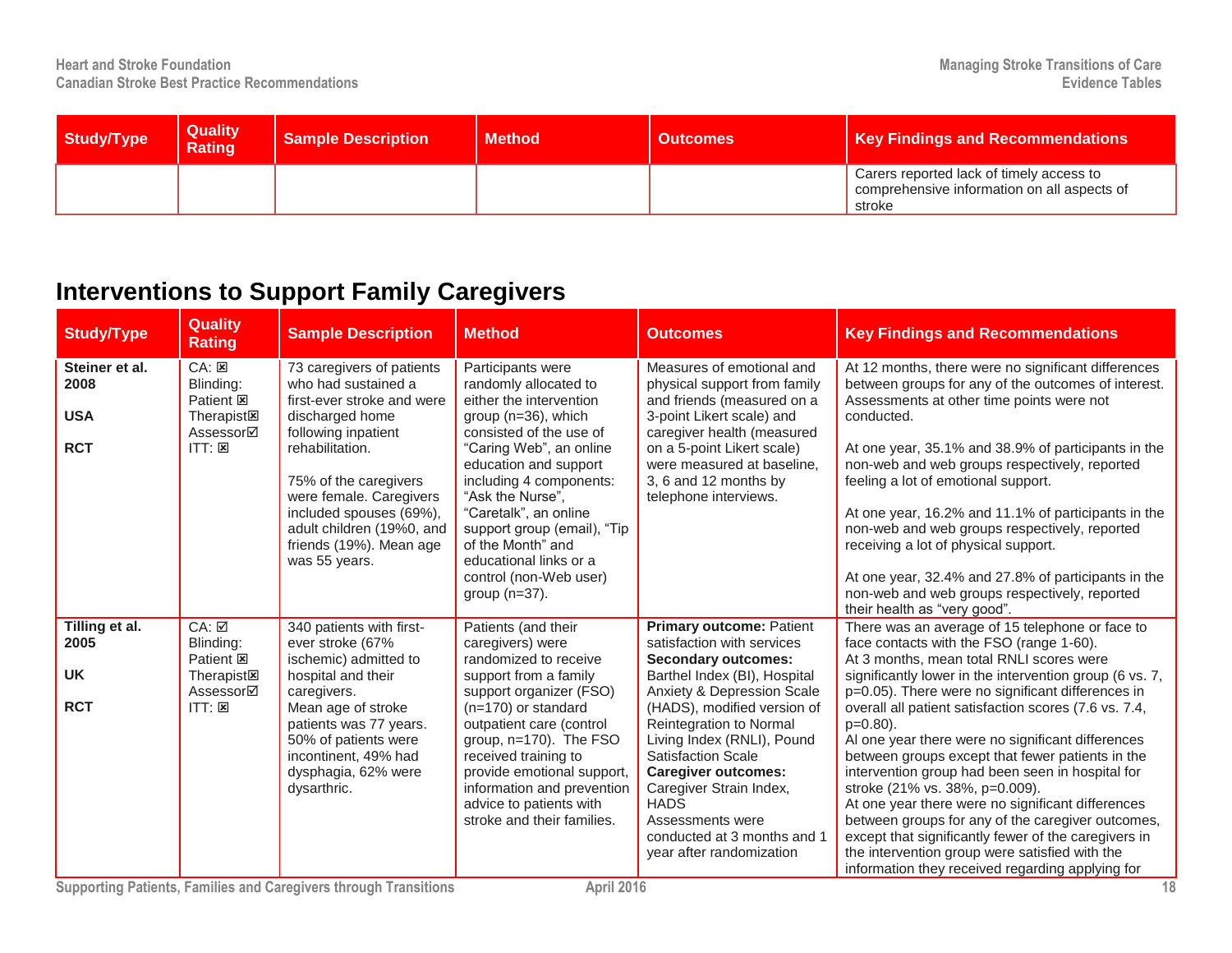| <b>Study/Type</b>                                 | <b>Quality</b><br><b>Rating</b>                                                                                                           | <b>Sample Description</b>                                                                                                                                                                                                                                                                                                                                                                                | <b>Method</b>                                                                                                                                                                                                                                                                                                                                                                                                                                                                                                                                                                                                                                                                                                                                                                       | <b>Outcomes</b>                                                                                                                                                                                                                                                                                                                                                                                                                                                                                  | <b>Key Findings and Recommendations</b>                                                                                                                                                                                                                                                                                                                                                                                                                                                                                                            |
|---------------------------------------------------|-------------------------------------------------------------------------------------------------------------------------------------------|----------------------------------------------------------------------------------------------------------------------------------------------------------------------------------------------------------------------------------------------------------------------------------------------------------------------------------------------------------------------------------------------------------|-------------------------------------------------------------------------------------------------------------------------------------------------------------------------------------------------------------------------------------------------------------------------------------------------------------------------------------------------------------------------------------------------------------------------------------------------------------------------------------------------------------------------------------------------------------------------------------------------------------------------------------------------------------------------------------------------------------------------------------------------------------------------------------|--------------------------------------------------------------------------------------------------------------------------------------------------------------------------------------------------------------------------------------------------------------------------------------------------------------------------------------------------------------------------------------------------------------------------------------------------------------------------------------------------|----------------------------------------------------------------------------------------------------------------------------------------------------------------------------------------------------------------------------------------------------------------------------------------------------------------------------------------------------------------------------------------------------------------------------------------------------------------------------------------------------------------------------------------------------|
|                                                   |                                                                                                                                           |                                                                                                                                                                                                                                                                                                                                                                                                          |                                                                                                                                                                                                                                                                                                                                                                                                                                                                                                                                                                                                                                                                                                                                                                                     |                                                                                                                                                                                                                                                                                                                                                                                                                                                                                                  | benefit and social services.                                                                                                                                                                                                                                                                                                                                                                                                                                                                                                                       |
| Lincoln et al.<br>2003<br><b>UK</b><br><b>RCT</b> | $CA: \nabla$<br>Blinding:<br>Patient <b>図</b><br>Therapist <sub><math>\overline{\mathbf{z}}</math></sub><br>Assessor⊠<br>$ITT: \boxtimes$ | 250 patients who had<br>been admitted to hospital<br>following acute stroke,<br>with a pre-stroke Barthel<br>Index score ≥10 and their<br>informal caregivers.<br>65% of the stroke<br>survivors were male. The<br>mean age was 70 years.<br>No demographic details<br>were reported for the<br>caregivers.                                                                                              | Participants were<br>randomized to receive<br>either the Stroke Family<br>Support Organiser (FSO)<br>service (n=126) which<br>provided support,<br>information to patients and<br>carers and liaised with<br>hospital or to standard<br>care ( $n=124$ ), for up to 9<br>months. The aim was to<br>reach patients within 4<br>weeks of stroke                                                                                                                                                                                                                                                                                                                                                                                                                                       | <b>Stroke Survivor &amp;</b><br>caregiver outcomes:<br><b>General Health</b><br>Questionnaire-12 (GHQ-12),<br>Barthel index (BI),<br>Nottingham Extended ADL<br>(EADL), stroke knowledge,<br>satisfaction with information,<br>overall satisfaction.<br>Assessments were<br>conducted at 4 and 9<br>months.                                                                                                                                                                                      | The mean number of contacts/patient was 6.44,<br>which were made in-person, or by telephone.<br>Patient outcomes: At 4 and 6 months, there were<br>no significant differences in median GHQ-12, BI or<br>EADL scores of stroke survivors between groups,<br>but the FSO group had better knowledge of stroke<br>and were more satisfied with the service they<br>received than the control group.<br>The pattern of results was similar for the caregiver.                                                                                         |
| Grant et. al.<br>2002<br><b>RCT</b><br><b>USA</b> | $CA: \boxed{\times}$<br>Blinding:<br>Patient <b>E</b><br>Assessor Ø<br>ITT: 図                                                             | 74 primary, informal<br>caregivers of individuals<br>who had experienced an<br>ischemic stroke, had<br>moderate disability (FIM<br>score 36-96), and had<br>been discharged home.<br>91% of the caregivers<br>were women. The mean<br>age of the caregivers,<br>was 57 years.<br>47% of stroke survivors<br>were men. The mean<br>age of male stroke<br>patients was 73 years<br>and 75 years for women. | Participants were<br>randomized to either<br>Social Problem Solving<br><b>Telephone Partnership</b><br>(SPTP) intervention, sham<br>intervention, or a control<br>group, shortly following<br>discharge from hospital.<br><b>STPT</b> intervention<br>involved the training of<br>social problem solving<br>skills to manage caregiver<br>problems and cope with<br>stress. This included a 3<br>hour session with a<br>trained nurse in the home,<br>followed by weekly (weeks<br>2-4), and bi weekly (weeks<br>6-12) telephone contacts<br>to maintain skills. Sham<br>intervention group<br>received the same<br>telephone contacts to<br>identify the health services<br>the stroke survivor had<br>received since the last<br>contact. The control group<br>received discharge | <b>Outcomes: general health</b><br>(SF-36), problem solving<br>skills (Social Problem-<br>Solving Inventory),<br>satisfaction with health care<br>(Client Satisfaction<br>Questionnaire), depression<br>(Centre for Epidemiological<br>Studies Depression Scale),<br>caregiver preparedness<br>(Preparedness for<br>Caregiving Scale), caregiver<br>burden (Caregiver Burden<br>Scale)<br>Assessments were<br>conducted at baseline, week<br>5 of intervention, 9 and 13<br>weeks post discharge | The intervention group demonstrated a significant<br>improvement over time in social functioning<br>$(p=0.0176)$ .<br>The intervention group also demonstrated<br>significant improvements in general health (vitality,<br>p=0.013; role limitations related to emotional<br>problems, p=0.007; mental health, p=0.001),<br>problem solving (negative problem orientation,<br>p<0.001; rational problem solving, p=0.025;<br>impulsivity/ carelessness style, p=0.007), caregiver<br>preparedness (p<0.001), and caregiver depression<br>(p<0.001) |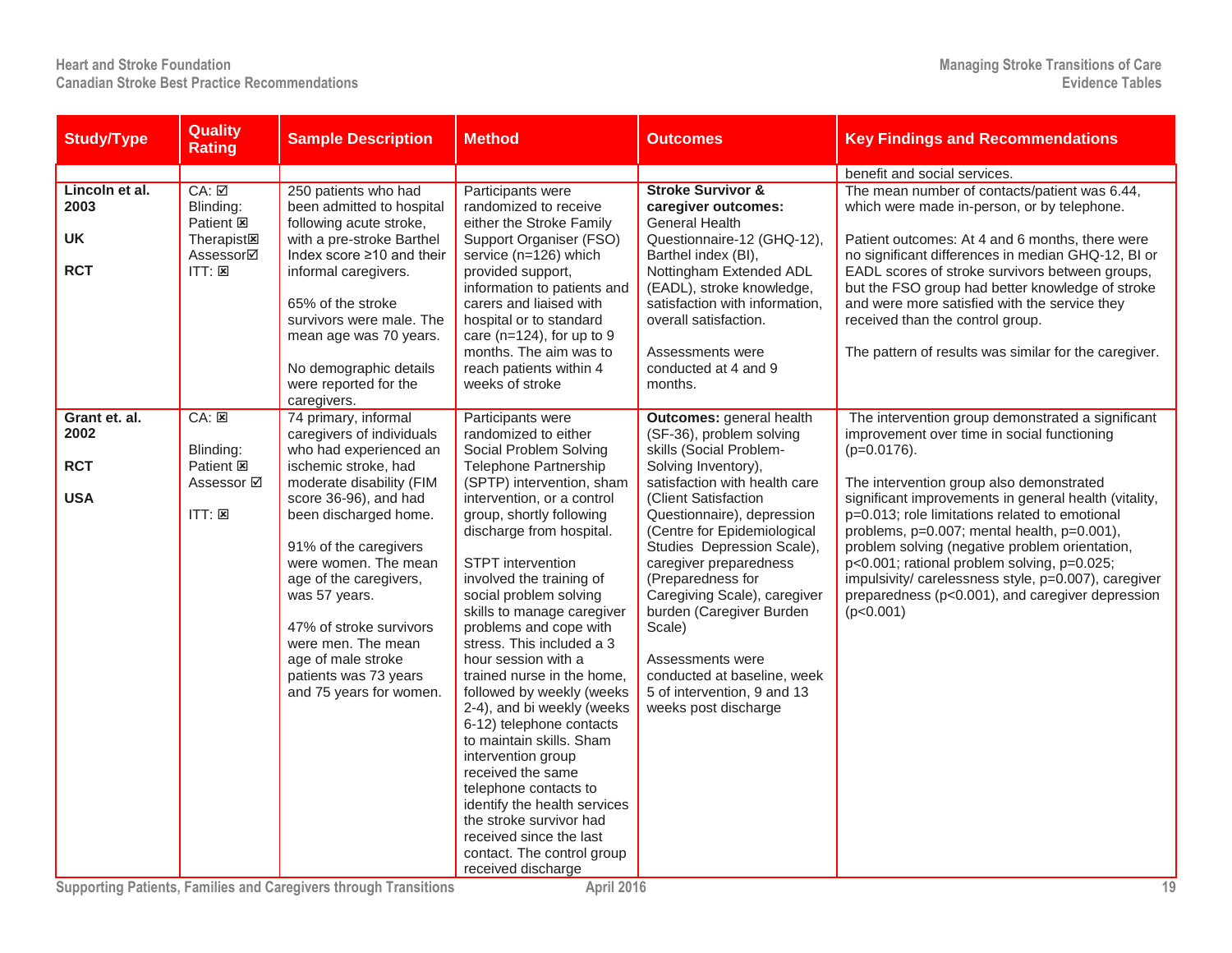| <b>Study/Type</b>                                | <b>Quality</b><br><b>Rating</b>                                                 | <b>Sample Description</b>                                                                                                                                    | <b>Method</b>                                                                                                                                                                                                                                                                                                                                                | <b>Outcomes</b>                                                                                                                                                                                                                                                                                                                                                                                                                                  | <b>Key Findings and Recommendations</b>                                                                                                                                                                                                                                                                                                                                                                                                                                                                                                                                                                                         |
|--------------------------------------------------|---------------------------------------------------------------------------------|--------------------------------------------------------------------------------------------------------------------------------------------------------------|--------------------------------------------------------------------------------------------------------------------------------------------------------------------------------------------------------------------------------------------------------------------------------------------------------------------------------------------------------------|--------------------------------------------------------------------------------------------------------------------------------------------------------------------------------------------------------------------------------------------------------------------------------------------------------------------------------------------------------------------------------------------------------------------------------------------------|---------------------------------------------------------------------------------------------------------------------------------------------------------------------------------------------------------------------------------------------------------------------------------------------------------------------------------------------------------------------------------------------------------------------------------------------------------------------------------------------------------------------------------------------------------------------------------------------------------------------------------|
| Evans et al.<br>1998<br><b>USA</b><br><b>RCT</b> | CA: 2<br>Blinding:<br>Patient <b>図</b><br>Assessor 図<br>$ITT: \boxtimes$        | 188 primary caregivers of<br>all patients who had<br>sustained a stroke at a<br>single Veteran's hospital.<br>>90% of the stroke<br>survivors were male. The | planning services only.<br>Participants were<br>randomized to a control<br>group (n=63), an<br>education group (n=64) or<br>a counseling group<br>$(n=61)$ .                                                                                                                                                                                                 | <b>Outcomes: Stroke Care</b><br>Information Test (SCIT),<br>Family Assessment Device,<br><b>ESCROW</b> profile, Personal<br>Adjustment and Role Skills<br>Scale (PARS)                                                                                                                                                                                                                                                                           | Mean SCIT scores and FAD scores (problem<br>solving, communication and global family function<br>sub scores) for participants in both treatment<br>groups were significantly better, compared with<br>control at both 6 months and one year.<br>At one year, the mean affective involvement sub                                                                                                                                                                                                                                                                                                                                 |
|                                                  |                                                                                 | mean age was 62 years.<br>>90% of the caregivers<br>were female. The mean<br>age was 49 years.                                                               | Participants in the control<br>group may have received<br>social services but<br>contacts were limited.<br>Participants in the<br>education group attended<br>2x one-hour classes, while<br>those in the counseling<br>group received 2 hours of<br>education (same as<br>education group) + $an$<br>additional 7 individual 1<br>hour counselling sessions. | Assessments were<br>conducted at baseline (by 3rd<br>week of hospitalization), 6<br>months and one year<br>following stroke                                                                                                                                                                                                                                                                                                                      | score of the FAD was significantly lower (better) for<br>participants in both treatment groups compared with<br>control.<br>There were no significant differences among groups<br>in the mean role assignment or affective<br>responsiveness sub scores of the FAD, at either 6<br>months or one year.<br>There were no significant differences in mean<br>ESCROW scores among groups at 6 months or one<br>year.<br>The mean PARS scores for participants in the<br>counseling group were significantly higher at 6<br>months and one year, compared with the other 2<br>groups.                                               |
| Dennis et al.<br>1997<br><b>UK</b><br><b>RCT</b> | $CA: \boxed{2}$<br>Blinding:<br>Patient <b>図</b><br>Assessor <b>☑</b><br>ITT: ☑ | 417 patients with a<br>confirmed stroke within<br>the previous 30 days                                                                                       | Patients were randomized<br>to receive either post<br>stroke visits by a stroke<br>family care worker<br>$(n=210)$ who identified<br>unmet needs and aimed at<br>fulfilling them or usual<br>care (no family care<br>worker, $n=207$ ) for 6<br>months.                                                                                                      | <b>Primary outcome: Frenchay</b><br>Activities Index (FAI), Oxford<br>Handicap Scale, Barthel<br>Index, General Health<br>Questionnaire, Social<br>Adjustment Scale,<br><b>Caregiving Hassles Scale</b><br><b>Secondary outcomes:</b><br>Hospital Anxiety &<br>Depression Scale (HADS),<br>mental Adjustment to Stroke<br>Scale, Caregiver Satisfaction<br>Questionnaire<br>Assessments were<br>conducted at 6 months<br>following randomization | There were no significant differences between<br>groups on any of the primary outcomes.<br>Among the 246, there were no significant<br>differences between groups on any of the outcomes<br>of interest, except for lower median GHQ scores (4<br>vs. 7.5) and lower median caregiver hassle score (4<br>vs. 8) and lower HADS score (anxiety sub score: 7<br>vs. 7.5).<br>Both patients and caregivers in the intervention<br>group were more satisfied with certain aspects of<br>care (more attentive care during hospitalization,<br>satisfaction with outpatient services, provision of<br>information, feeling supported) |